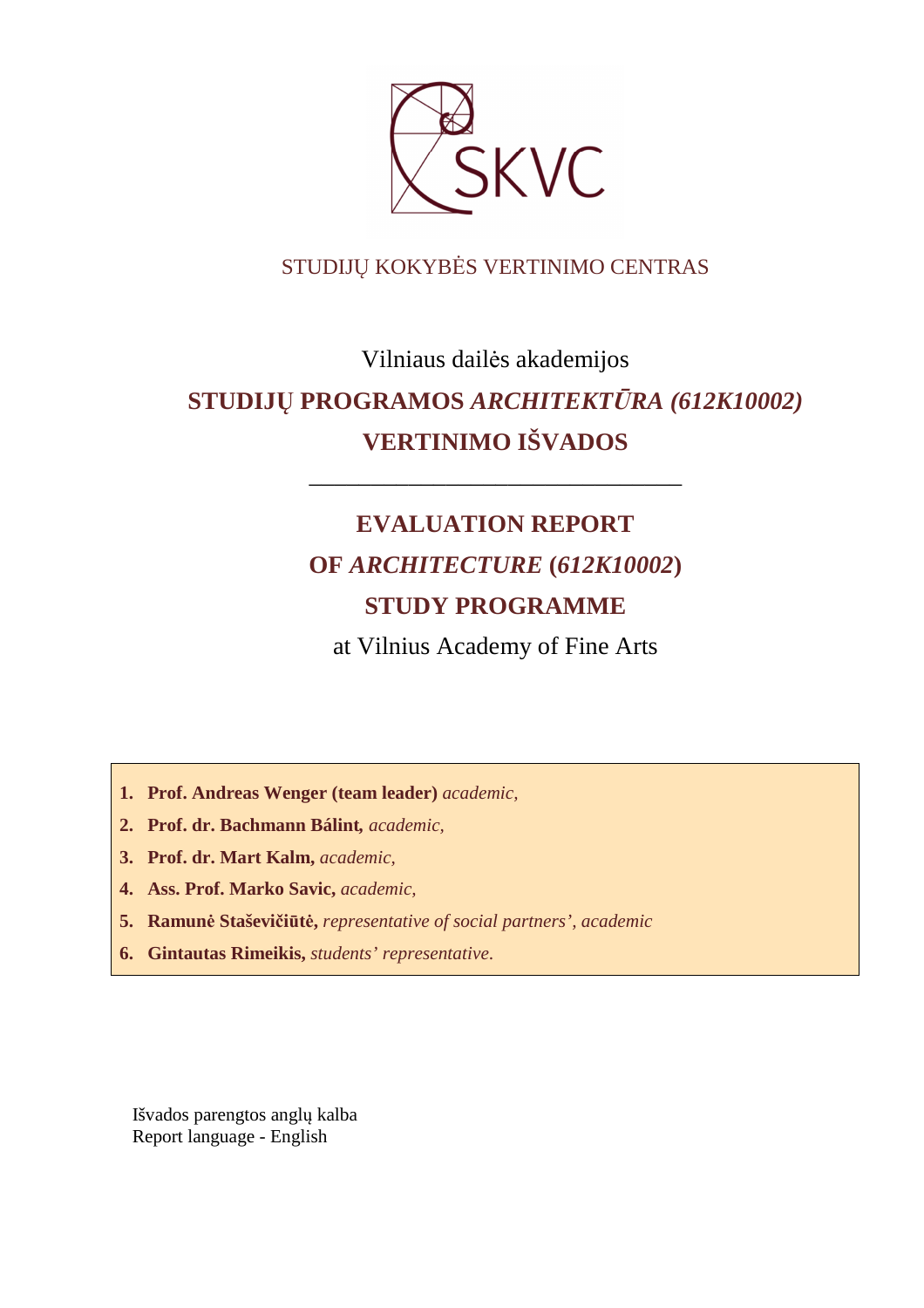# **DUOMENYS APIE ĮVERTINTĄ PROGRAMĄ**

| Studijų programos pavadinimas                           | <b>Architektūra</b>                   |
|---------------------------------------------------------|---------------------------------------|
| Valstybinis kodas                                       | 612K10002                             |
| Studijų sritis                                          | Menai                                 |
| Studijų kryptis                                         | Architektūra                          |
| Studijų programos rūšis                                 | Universitetinės studijos              |
| Studijų pakopa                                          | pirmoji                               |
| Studijų forma (trukmė metais)                           | Nuolatinė (4)                         |
| Studijų programos apimtis kreditais                     | 240                                   |
| Suteikiamas laipsnis ir (ar) profesinė<br>kvalifikacija | Architektūros bakalauras, architektas |
| Studijų programos įregistravimo data                    | 1997-05-19                            |

# **INFORMATION ON EVALUATED STUDY PROGRAMME**

–––––––––––––––––––––––––––––––

| Title of the study programme.                          | <b>Architecture</b>                 |
|--------------------------------------------------------|-------------------------------------|
| State code                                             | 612K10002                           |
| Study area                                             | Art studies                         |
| Study field                                            | Architecture                        |
| Type of the study programme                            | University studies                  |
| Study cycle                                            | first                               |
| Study mode (length in years)                           | Full time $(4)$                     |
| Volume of the study programme in credits               | 240                                 |
| Degree and (or) professional qualifications<br>awarded | Bachelor of Architecture, architect |
| Date of registration of the study programme.           | 19-05-1997                          |

#### © Studijų kokybės vertinimo centras

The Centre for Quality Assessment in Higher Education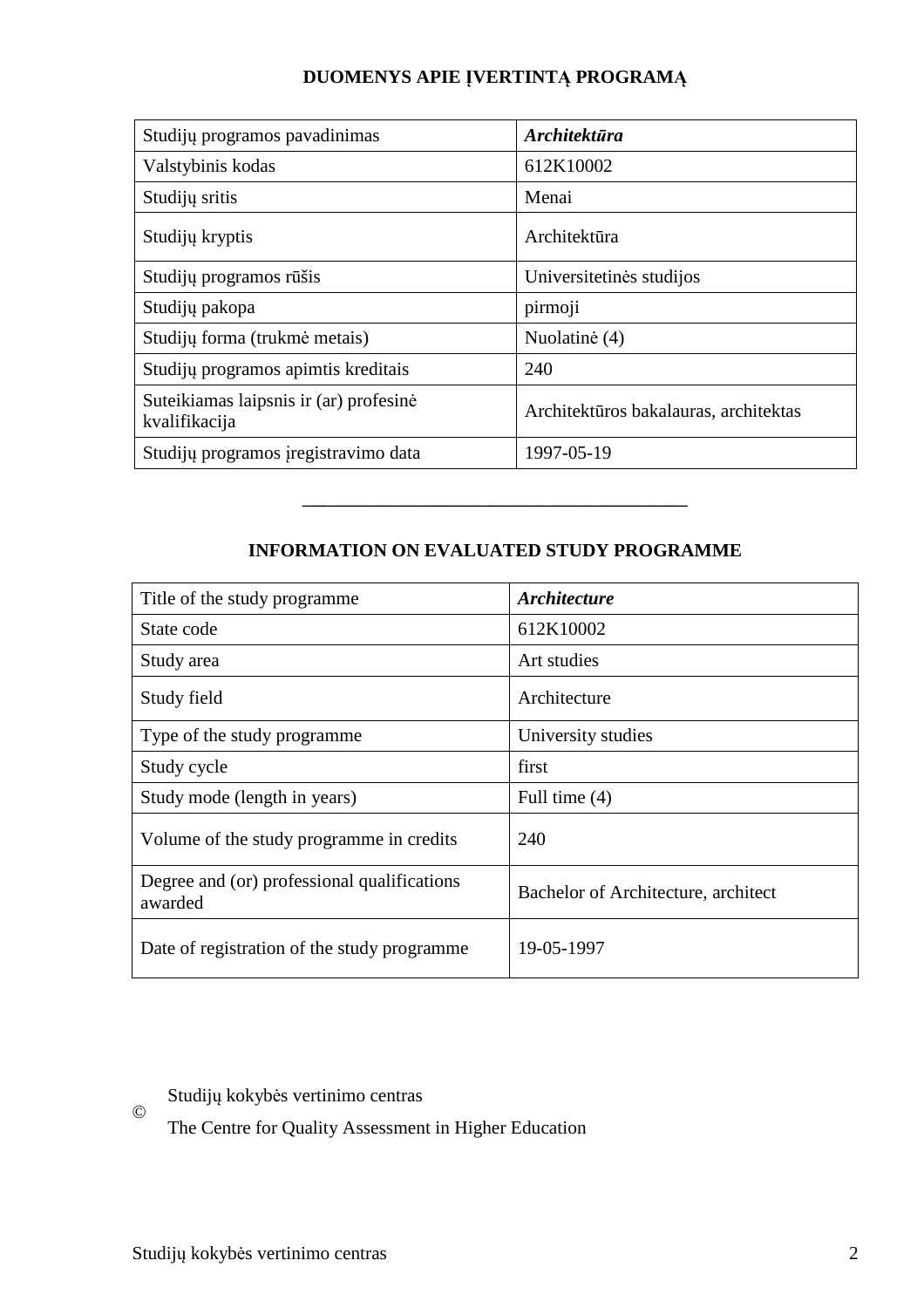# **CONTENTS**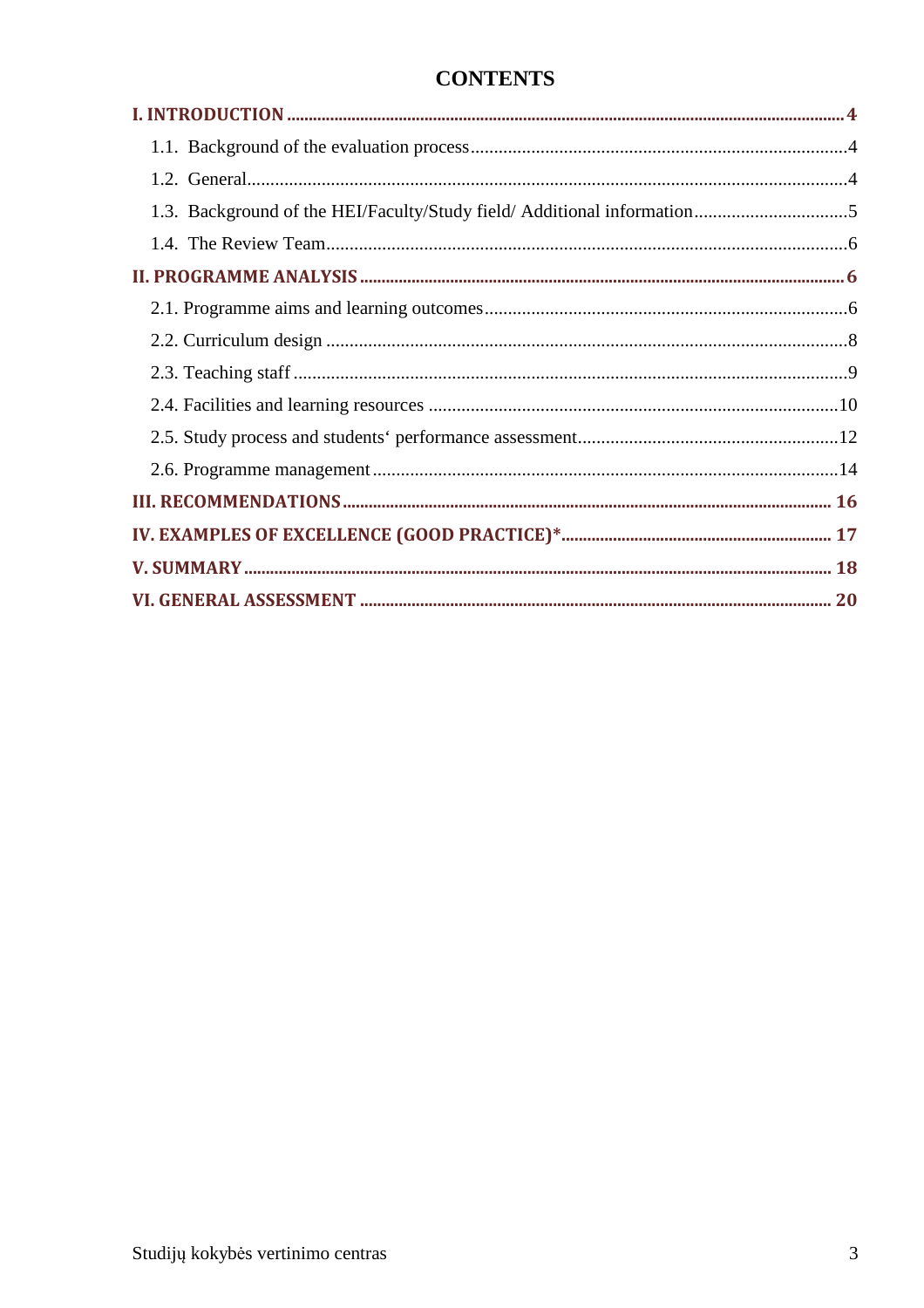#### **I. INTRODUCTION**

#### *1.1.Background of the evaluation process*

The evaluation of on-going study programmes is based on the **Methodology for evaluation of Higher Education study programmes,** approved by Order No 1-01-162 of 20 December 2010 of the Director of the Centre for Quality Assessment in Higher Education (hereafter – SKVC).

The evaluation is intended to help higher education institutions to constantly improve their study programmes and to inform the public about the quality of studies.

The evaluation process consists of the main following stages: *1) self-evaluation and selfevaluation report prepared by Higher Education Institution (hereafter - HEI); 2) visit of the review team at the higher education institution; 3) production of the evaluation report by the review team and its publication; 4) follow-up activities.* 

On the basis of external evaluation report of the study programme SKVC takes a decision to accredit study programme either for 6 years or for 3 years. If the programme evaluation is negative such a programme is not accredited.

The programme is **accredited for 6 years** if all evaluation areas are evaluated as "very good" (4 points) or "good" (3 points).

The programme is **accredited for 3 years** if none of the areas was evaluated as "unsatisfactory" (1 point) and at least one evaluation area was evaluated as "satisfactory" (2 points).

The programme **is not accredited** if at least one of evaluation areas was evaluated as "unsatisfactory" (1 point).

#### *1.2.General*

The Application documentation submitted by the HEI follows the outline recommended by the SKVC. Along with the self-evaluation report and annexes, the following additional documents have been provided by the HEI before, during and/or after the site-visit:

| No. | Name of the document                                                |
|-----|---------------------------------------------------------------------|
|     | Design works by students of I semester up Final projects            |
|     | Bachelor of Architecture Department 2014 (Final projects catalogue) |
|     | VDA certification procedures for teachers                           |
|     | VDA internal quality evaluation phases                              |
|     | Minimum VDU teachers-artists requirements for the position          |
| 6   | Protocol No. 9, 2014.05.27(extract)                                 |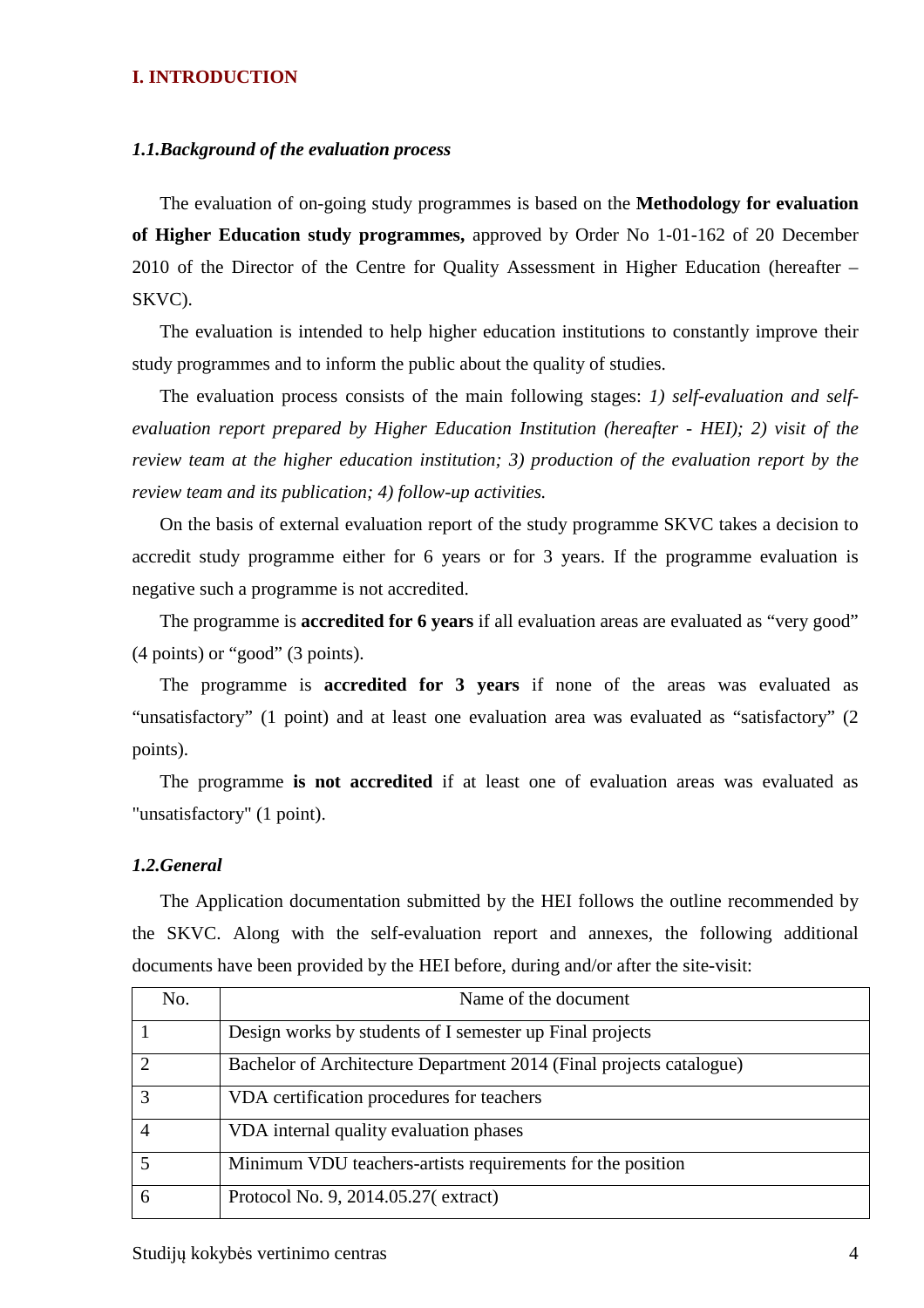#### *1.3.Background of the HEI/Faculty/Study field/ Additional information*

Vilnius Academy of Fine Arts (hereinafter – VDA) is a state run higher education university founded by the Parliament of the Republic of Lithuania. It is based at Maironio St. 6, LT-01124 Vilnius, Lithuania.

The collegial government bodies of the Academy are the Council, the Senate and a singleperson body, the Rector of the Academy.

The Student Representation is involved at all levels of VDA government. The Representation delegates student representatives to VDA Council and the Senate.

The Bachelor's degree study programme *Architecture* has been taught by the Department of Architecture since 1995.

This programme is integrated in and supports the mission of the Academy and its development strategy set out in the Statute of VDA.

The programme structure is revised yearly in the light of the yearly results and their compliance with the learning outcomes, and on the basis of the conclusions of internal programme audit.

The programme of subjects (modules) are certified by the Council and approved by the Senate. Previous evaluation of the first-cycle programme *612K10002 – Architecture* was conducted in Jan, 2008 by the Centre for Quality Assessment with an international independent peer review group. The programme received an unconditional accreditation.

In 2012, the study programme *Architecture* received an unconditional notification by the European Commission in Brussels under Article 21(7) of the Directive 2005/36/EC Qualifications of Architects.

The experts' group was surprised to find that BA programmes in architecture in Lithuania last eight semesters. In many European countries BA programmes last six semesters. Following the "Directive 2013/55/EU of the European Parliament and of the Council of 20 November 2013, amending Directive 2005/36/EC on the recognition of professional qualifications and Regulation (EU) No 1024/2012 on administrative cooperation through the Internal Market Information System ('the IMI Regulation')", a total of at least five years of full-time study at a university or a comparable teaching institution, leading to successful completion of a universitylevel examination is claimed. For the BA and MA programmes in Lithuania a change of the overall duration of architecture programmes has to be expected in the years to come.

The experts' team was concerned by the fact that besides the programme in Vilnius, architectural programmes in Kaunas and Klaipėda are in preparation and/or already in operation without any connection between the courses in content or form. The programme in architecture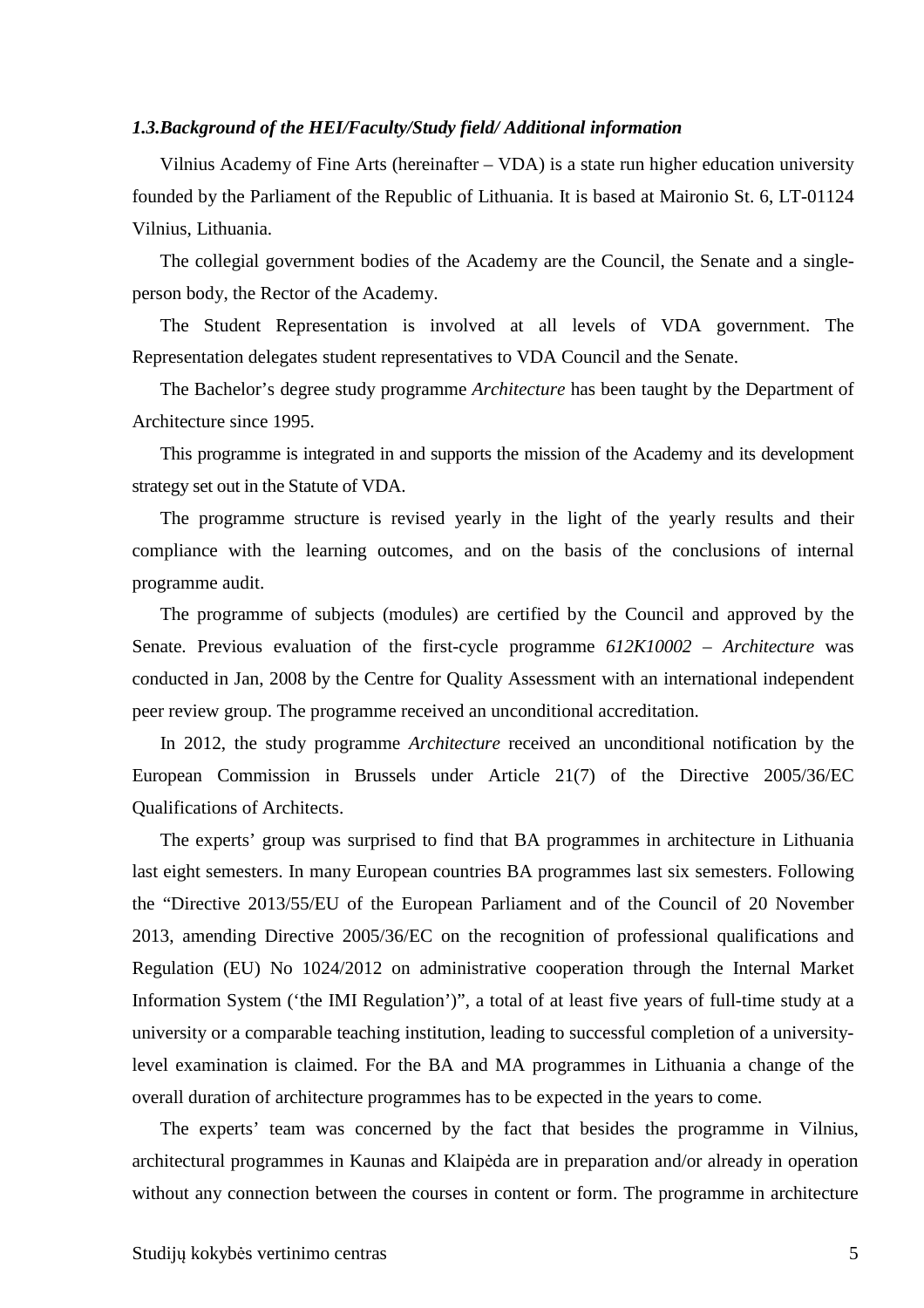in Vilnius risks to be negatively affected, by competing programmes at the same institution, when searching to improve international relations and building up a specific profile.

### *1.4.The Review Team*

The review team was completed according *Description of experts' recruitment*, approved by order No 1-55 of 19 March 2007 of the Director of the Centre for Quality Assessment in Higher Education, as amended on 11 November 2011. The Review Visit to HEI was conducted by the team on 13th November 2014.

- **1. Prof. Andreas Wenger (team leader),**  *University of Applied Sciences and Arts Northwestern Switzerland, Academy of Art and Design, Head of the Institute for Interior Design and Scenography, Switzerland* **2. Prof. dr. Bachmann Bálint***, Dean, Faculty of Engineering and IT - University Pécs, Pollack Mihály, Hungary* **3. Prof. dr. Mart Kalm,**  *Estonian Academy of Arts, Vice-Rector for Research, Estonia* **4. Ass. Prof. dr. Marko Savic,**  *Provost for QA & Development, ALHOSN University, UAE* **5. Ms. Ramunė Staševičiūtė,**  *Architect-Project Manager and Owner of company PILIS. Associate Professor at Klaipėda University, Lithuania*
- 6. **Mr. Gintautas Rimeikis,**  *student of Lithuanian University of Education, Lithuania*

## **II. PROGRAMME ANALYSIS**

#### *2.1. Programme aims and learning outcomes*

 Self-evaluation report (hereinafter - SER) addresses programme aims, justifying it by comparative analysis between number of architects in Lithuania and other EU member states and need to improve rates at the national level. SER relies on set of formal documents (Architects Council of Europe, public agencies and larger Vilnius-located architectural firms) which, along with statements of the social partner representatives during the site visit, thoroughly justify needs of the labour market as well as overall social needs.

In general, the name of the programme, its learning outcomes, content and the qualifications offered are mutually compatible. However, there is a concern as Programe Aims and Learning Outcomes are not updated at the official programme web-site

(https://web.liemsis.lt/vdais/stp\_report\_ects.card\_ml?p\_valkod=612K10002&p\_year=2013&p\_la  $ng=EN&p\_spec=&p_fil=33$ ).

The main programme aims are concise and comprehensive, reaching synthesis (creation) level as per Bloom's taxonomy.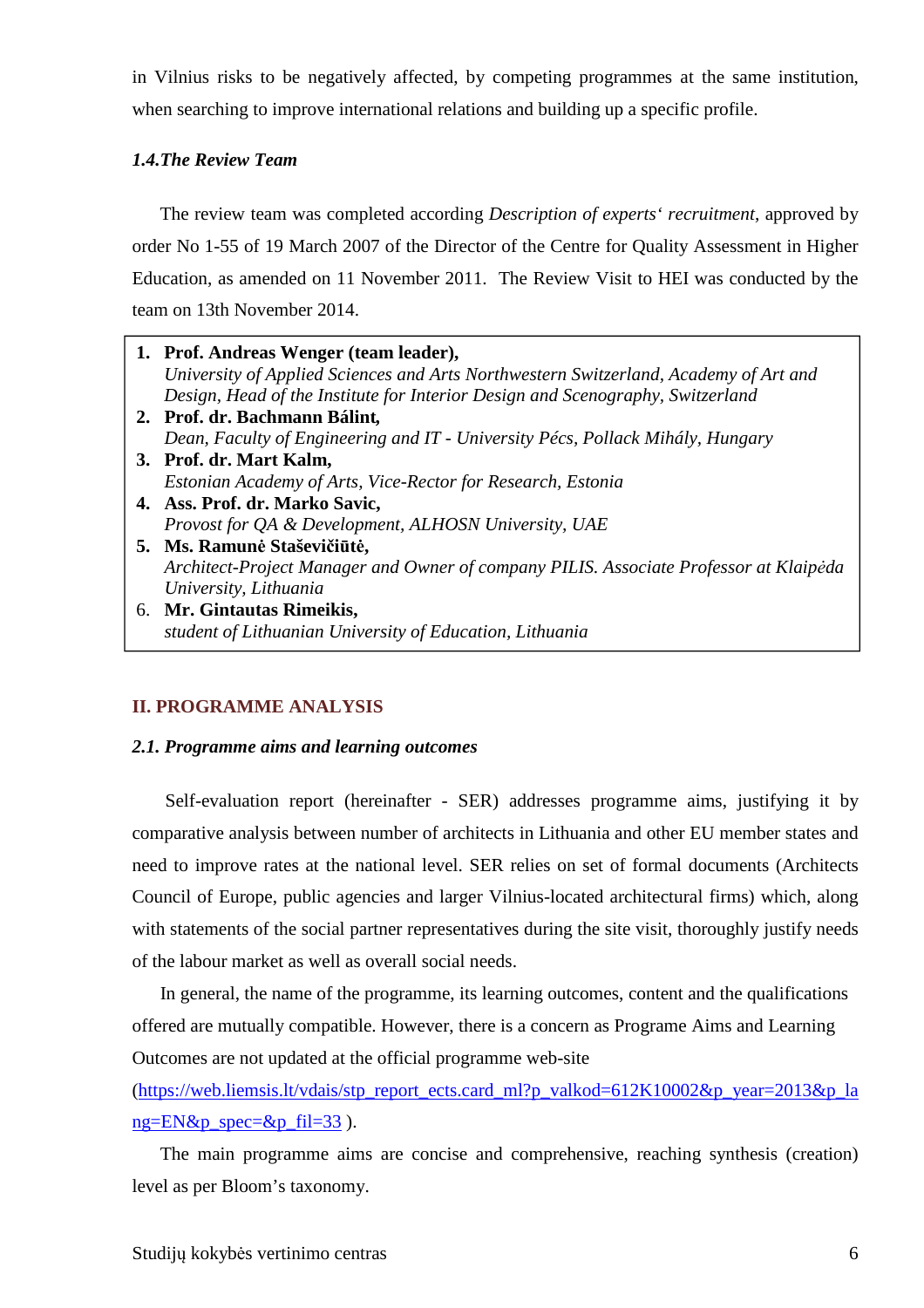Remarks about programme learning outcomes are the following:

- A) The study programme outcomes are grouped in five categories, addressing the "Descriptor of Study Cycles" (Ministry of Education and Science of the Republic of Lithuania, 2011). The structure and number of the programme outcomes are appropriate and fully reflects given descriptors. However, some of the outcomes (e.g. A1, A2 or C2.) are too complex and comprising two or more different expectations in one.
- B) According to the list of the offered outcomes the study programme expectations are aligned with the LTQF / Level 6.
- C) The programme outcomes generally address 11 points listed in UIA-UNESCO Chapter and Directive 2005/36/EC. However, more accents is expected on meeting users' requirements, relating buildings and spaces between them to human needs and scale and climate sensible approach (sustainability).
- D) The connection of the learning outcomes and study subjects matrix (SER, pp.7-8) shows that some courses have very extensive expectations (e.g. "studio-based courses"), what draws the doubt about the accessibility of the same. Moreover, complex outcomes  $(A1, A2 \& C2 - e.g.$ "General university knowledge, appreciation of cultural (art, architectural) phenomena: philosophy, aestethics, history of art and architecture, sociology, standard Lithuanian, ability to employ this information, to creative analyse and systematize") are hard to be assessed in a full extent in any of the courses.

 In some particular courses the learning outcomes are not listed (e.g. "visual expression 1", "visual expression 2", "visual expression 5", "visual expression 6", "visual expression 7", "monument protection basics", "introduction to philosophy and art theory", "the history of western art", "trends in contemporary architecture", "Lithuanian language", "theoretical and institutional context of contemporary art", " $20<sup>th</sup>$  century applied art and design", "psychology of art"). Some courses have only one or very limited number of outcomes (e.g. "visual expression 3", "visual expression 4", "computer-aided work skills", "computer-aided design methods 2", "construction and territorial planning law", "history of western art 15-19<sup>th</sup> c.", "Architecture of  $20<sup>th</sup>$  c.", "the history of philosophy", "computer-aided three-dimensional design", "introduction to psychology", "introduction to entrepreneurship", "research of architectural heritage", "fundamental of architectural heritage conservation"). Some courses have vague or too general outcomes (e.g. "mathematics" – "Know the basic definitions and concepts and how to apply them"). Some courses have outcomes, which are not fully reflected in the course plan (e.g. "basics of architectural design"). Some courses have outcomes which are not properly proactively defined (e.g. "basics of architectural composition", "volumetric spatial composition and colour science", "building and finishing materials", "building structures and engineering systems", "structural systems of a low-rise public facility" – e.g. "Foundations of composition"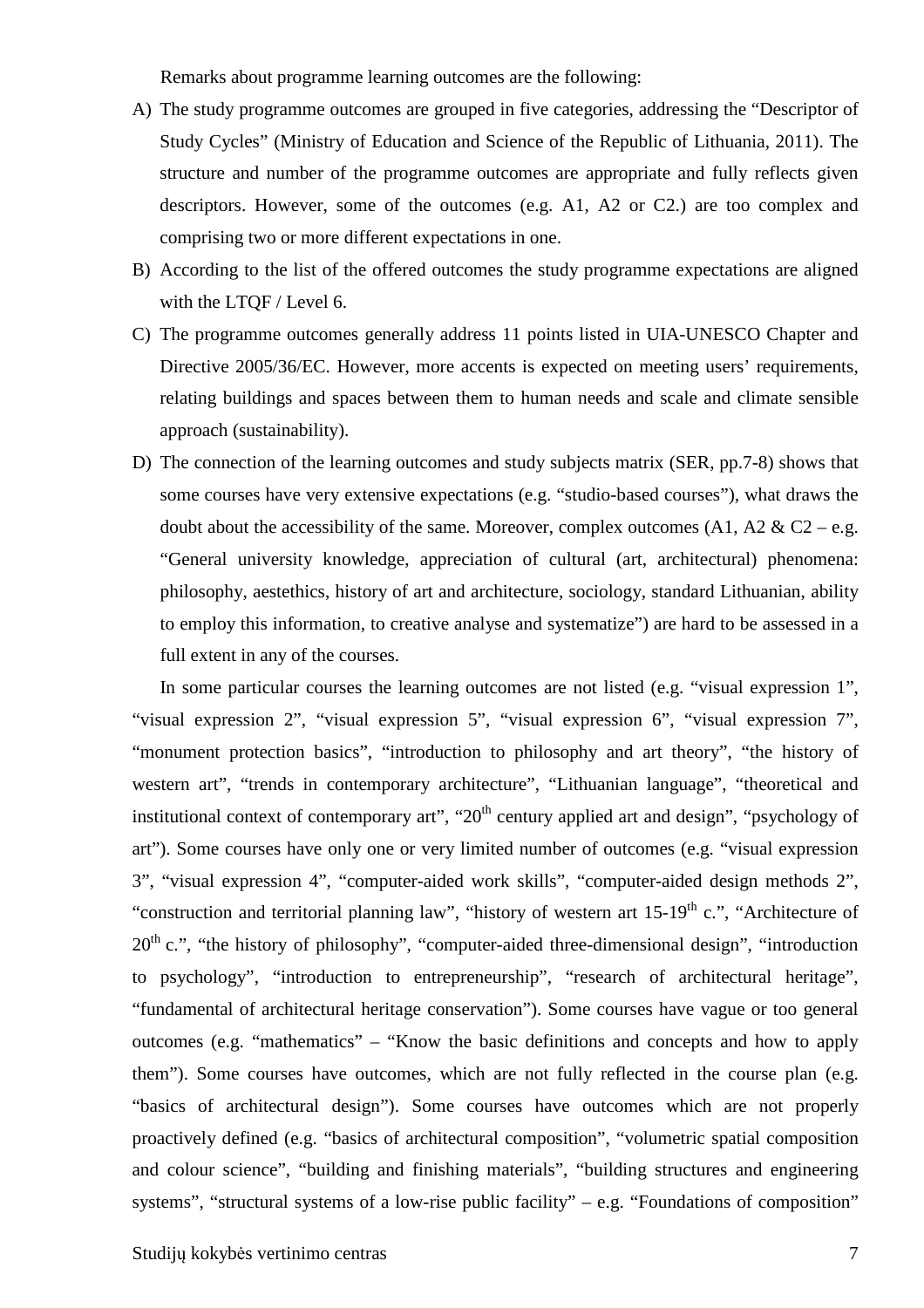or "To learn the structural systems and their components of residential houses and public facilities") and that is why hard to be assessed. In some courses interactions between course and programme outcomes are missing (e.g. "volumetric spatial composition and colour science", "site planning", "urban design fundamentals", "construction and territorial planning law", "history of western Art 15-19<sup>th</sup> c.", "history of western Art 20-21<sup>th</sup> c.", "aesthetics and philosophy of art", "architecture of  $20<sup>th</sup>$  c."). In some courses the relation between course and programme outcomes is not justified (e.g. "mathematics", "structural design of block of flats", "structural design of unique public facilities", "building engineering physics", "construction economics"). Some pairs of courses have identical outcomes (e.g. "professional practice" and "graduation project"). Some courses have extensive list of outcomes (e.g. "introduction to visual culture studies").

#### *2.2. Curriculum design*

 The curriculum design meets the legal requirement for bachelor's study programme, the *Architecture* programme content is in compliance with all provisions of Lithuanian legal acts for study programmes and has features of  $1<sup>st</sup>$  study cycle. The duration of studies in full-time mode of delivery is four years. Following from the general requirements for study programmes, the total of 240 ECTS –30 ECTS per semester– is distributed as follows: 198 credits are allocated to the course units of the study field (15 of them are dedicated to Final thesis); general University education subjects units account for 24 credits, elective subjects of the general University education subjects and elective subjects of main study field account 18 credits. Experts' group thinks that the number and offer of elective courses is minimal 18 ECTS in comparison with 60 ECTS allowed, and does not give enough opportunities to students for deeper specialization. The number of subjects studied and accountable for one semester is from 3, 6 and 7. The number of optional subjects in the programme is 7.5%.

Study subjects are spread evenly across 8 semesters. The main group of subjects – Architectural Design**–** is organized on the principle of increasing complexity of building typology (from single-family house to complicated public complex) and contextual environment (from simple natural setting to complicated urban situation). This group of subjects goes horizontal across all 8 semesters. Architectural designs group of subjects supplement subjects in building engineering and structural design, subjects in visual expression and subjects of general and special education. The themes of subjects are not repetitive. In this logical link only the architectural design disciplines (design skills) does not always correlate with knowledge and concepts provided by other disciplines (professional erudition discipline) at the same time:

1. Public building in established historical quarters (design discipline now is in the  $6<sup>th</sup>$  semester) / Basics of heritage protection (professional erudition discipline now is in the  $7<sup>th</sup>$  semester).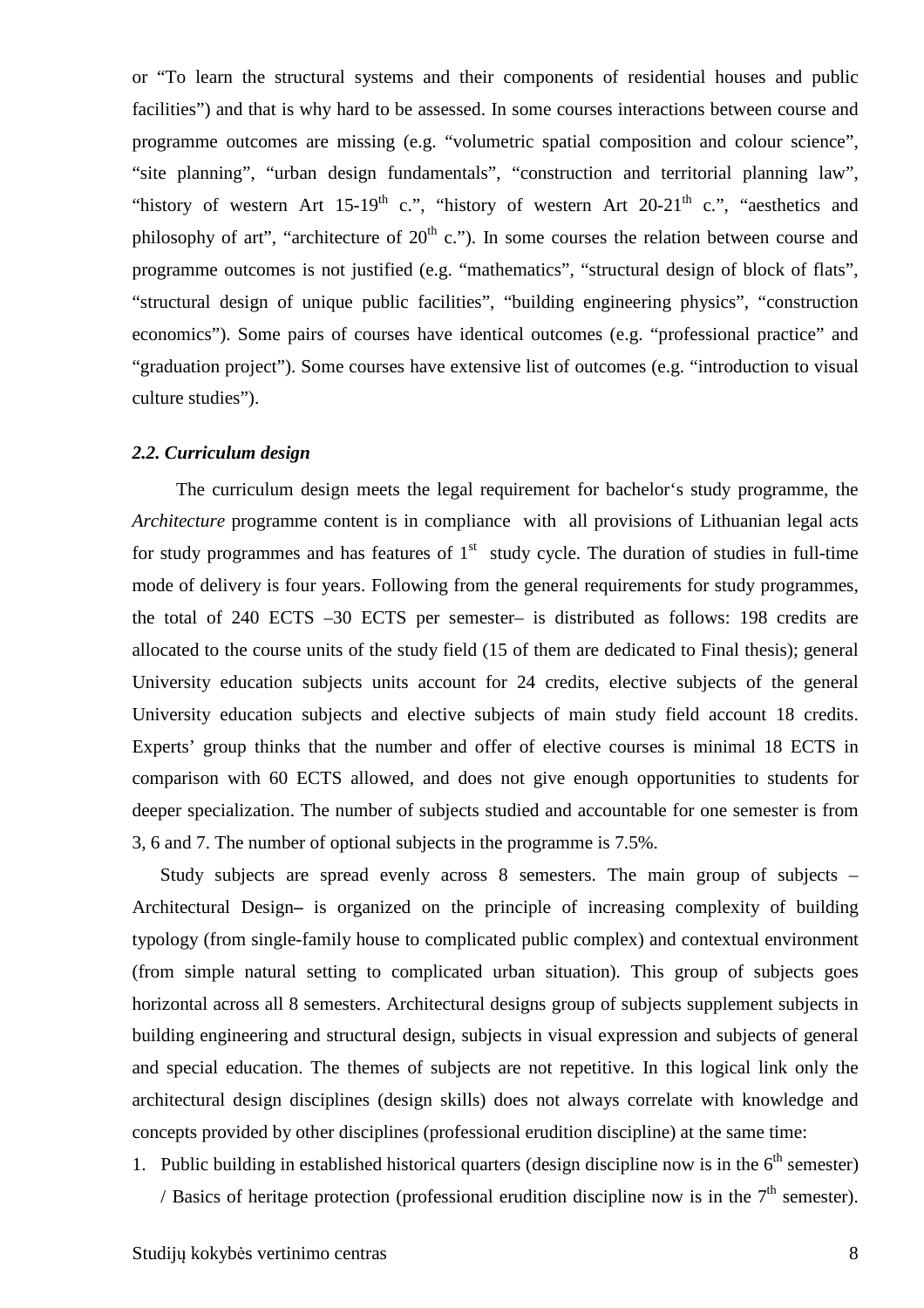Both disciplines should be in the same semester or "Basics of heritage protection" in the semester before.

- 2. History of 20th C. Architecture (professional erudition discipline now is in the  $6<sup>th</sup>$  semester) and Trends in contemporary architecture (professional erudition discipline now is in the  $7<sup>th</sup>$ semester) subjects should be in the  $2<sup>nd</sup>$ ,  $3<sup>rd</sup>$  at least  $4<sup>th</sup>$  semester (at the beginning of professional skills training).
- 3. Computer-aided 3D design subject, as one of the most important architects' working tools, should be the compulsory subject of the study field.

The content of subjects and modules is consistent with type of the studies: the main group of subjects is architectural design, subjects in building engineering and structural design are linked to the main stem - architectural design, subjects in visual expression dedicated to the development of artistic–intellectual abilities.

Experts found only one study description "Visual expression 7" where evaluation methods and criteria are not specified and the content of this subject unclear.

The scope of the programme is sufficient to ensure the learning outcomes, but there is a problem to identify real scope of lectures, independent, individual or team/group work, individual consultations, seminars and creative workshops. There is an easy way to display the real workload structure in the study plan (to supplement Annex 3.1 table "study plan").

According to study programme components as study plan, especially analysis subjects/models content, shows that programme reflects the latest achievements in architecture: both theory and practice, in construction technologies, in structural and engineering systems, students have access to the latest fine and applied art (see Annex\_3.2. study subjects/modules programmes).

#### *2.3. Teaching staff*

The faculty is well equipped with the staff meeting legal requirements .

The qualifications of the teaching staff are mostly adequate to ensure learning outcomes. There are less teaching staff with doctoral degree (5 of 19 teachers) than in the technical universities but still enough.

It came out from presented CVs' and during the meetings on the site visit that the teaching staff identifies themselves as too locally and not well integrated into the international community of architects.

There are no foreign teachers employed, however, recently the Department has started to invite guest professors from abroad to give short workshops. Students, the expert team met, would like to have much more guest professors coming from abroad. Among the teachers there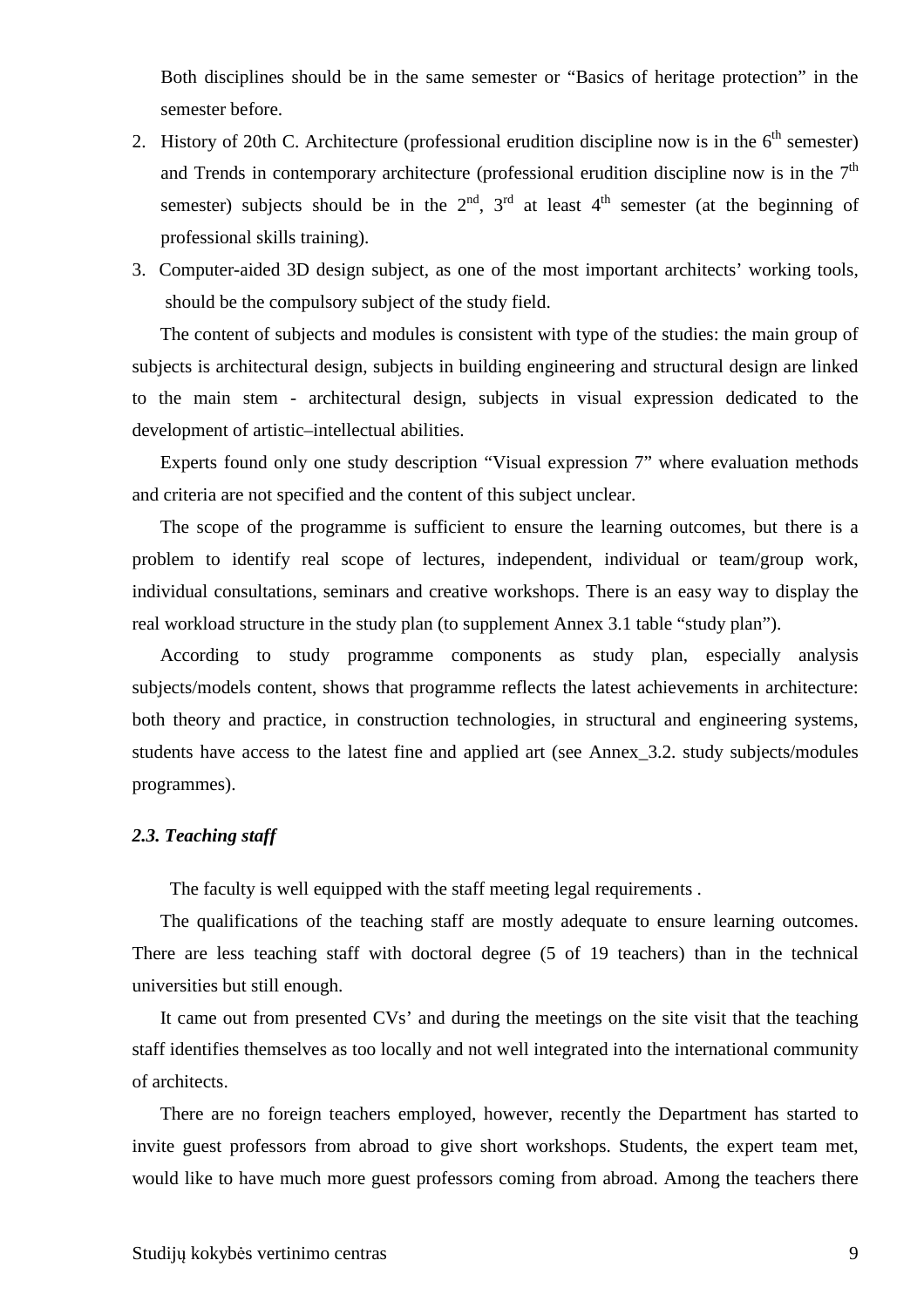are only some with limited international experience. It was surprising that the members of the faculty (and also the rector's office) preferred to use the aid of an interpreter.

Among teaching architects the expert group identified an attitude undervaluing the role of theory in the creation of contemporary architecture, which does not facilitate achieving the necessary learning outcomes. Visiting the exhibition of students` works confirmed this observation.

According to the information collected during the meetings with staff and students it revealed that only some teachers apply contemporary e-learning devices like moodle.

The started juvenescence process is a positive sign but it should continue with bigger impetus. The architects teaching in the studios belong quite to the same generation and it would be welcoming to employ more and younger architects from emerging offices. Preferably there should not be teaching architects from the same office. On their site visit the expert team detected one case where the University`s election process rules were not followed. Lecturer (see Protocol No.9, 2014.05.27) was adopted in breach of "Minimum VDU teachers-artists requirements for the position" with technical-engineering education. It is evident, that the preparation of architects' teacher is required with the technical – engineering to. So, the "Minimum VDU teachers-artists requirements for the position" should be adapt to not only for artists or architects ( see II, and III chapter "Minimum VDU teachers-artists requirements for the position") .

The University has set strict requirements for research (artistic) and other professional activities for its academic staff, which compel them to strive. As incentive it is possible to apply a support for conference participation or for study trips. Academy has a well-equipped residence/holiday home in Nida the best Lithuanian resort.

The studios are supervised by leading local architects. Several members of the teaching staff are active writers and researchers, who have published books like *Laisvės architektūra*  (Architecture of Freedom), *A Time of Change. The Architect's Notes etc*..

According to students there are some members of the Faculty who are so deeply involved in their practise that they are not often seen at school.

#### *2.4. Facilities and learning resources*

The evaluation of the facilities is based on the findings during the site visit, on the data of the current SER and the final report of the former accreditation from 2008.

The buildings, auditoriums and infrastructure of VDA dedicated for the education of art comply with the European standards. The premises are recently renovated, new lighting and heating equipment was installed the computer network is modernized. The area of the premises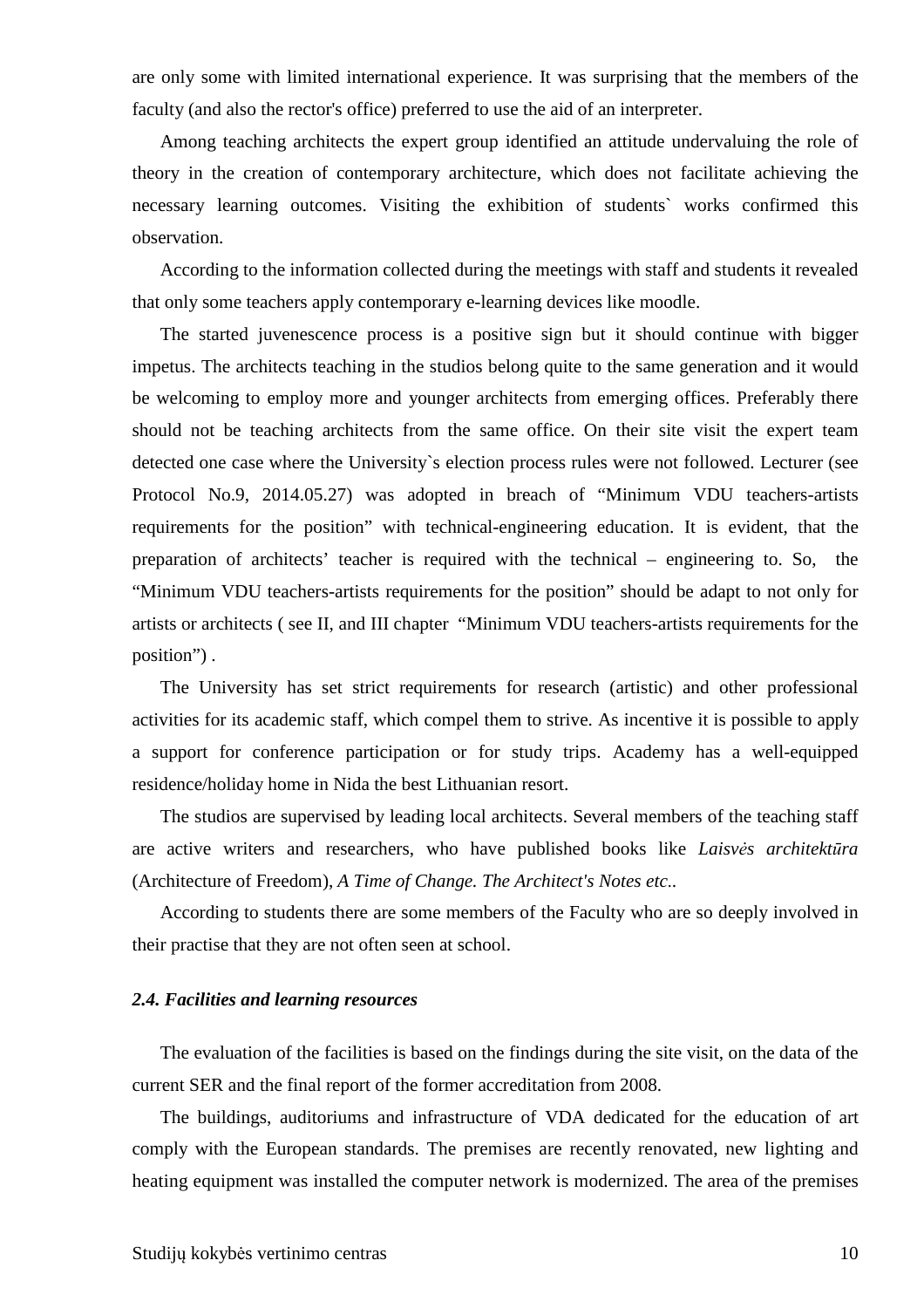dedicated for BA degree study programme is 833 m<sup>2</sup>, 5.3 m<sup>2</sup>/ student. The students benefit from the colourful fields of Art studies provided by VDA. BA students have free access to all galleries and exhibition halls of VDA in the city.

For the Architecture BA programme the Department has its facilities in the new building of VDA. Students of each study year have their own studio dedicated to individual and group work. Each studio is equipped with computer, projector, local network, e-library (free access to all), wireless and wired Internet. The auditorium for the presentation of works, discussions and for teamwork hosts 40 students. The programme is supplied with a computer class of 20 workplaces, and an auditorium for theoretical lectures, storage for models and a photography studio. In 2013-2014, LTL 120, 000 (35.000€) were invested into renovation of computer class and computer software.

The facilities provided by the Department of Architecture are adequate for the art oriented study programme needs, both in terms of auditoriums and studios, as well as computers. The technical and aesthetic state of the classes is suitable.

Students have access to the computers 24 hours a day. Software for professional usage (AutoCad, ArchiCad, Abvent Artlantis, Rhino 4.0, Educationall Lab, Alphacam, CS6 design Standard programmes package, Adobe programmes package, Photoshop, Illustrator, InDesign, Dreamweaver, Premiere, After Effects, Acrobat Pro) is available for the students. Students have access to the model manufacturing workshop, the laser cutting-machine and the 3D CMM, the printing centre, the photography studio with modern equipment and laboratory, exhibition premises. In 2014 VDA intends to acquire a 3D printer. The teaching and learning equipment available for the BA programme is up to date.

At their site visit on November  $13<sup>th</sup> 2014$  the experts' group noticed that the facilities are in a very good and adequate condition. The possibilities offered by the workshops and their facilities should positively influence students` form finding processes in their architectural works.

"Practical working placements" are arranged by employing students, and for a period not shorter than two months, with an architectural office or a certified architect. The practical working experience of the students is documented in the Student's final report and in the assessment of the Student's performance, delivered by the receiving Architect. Final grade is composed in the proportions: employer's grade 40%; student assessment 10%; supervisor for practice 50%. Usually there is a wide range of areas through stakeholders in both the public (authorities) and private (architects' offices) sectors for the practical experience for Architecture students.

Teaching materials, such as textbooks, reference books and periodicals are adequate, accessible and are supplemented by on-line databases. All the lecture rooms are equipped with archiving technology and local networks. The Department has its own e-reading room with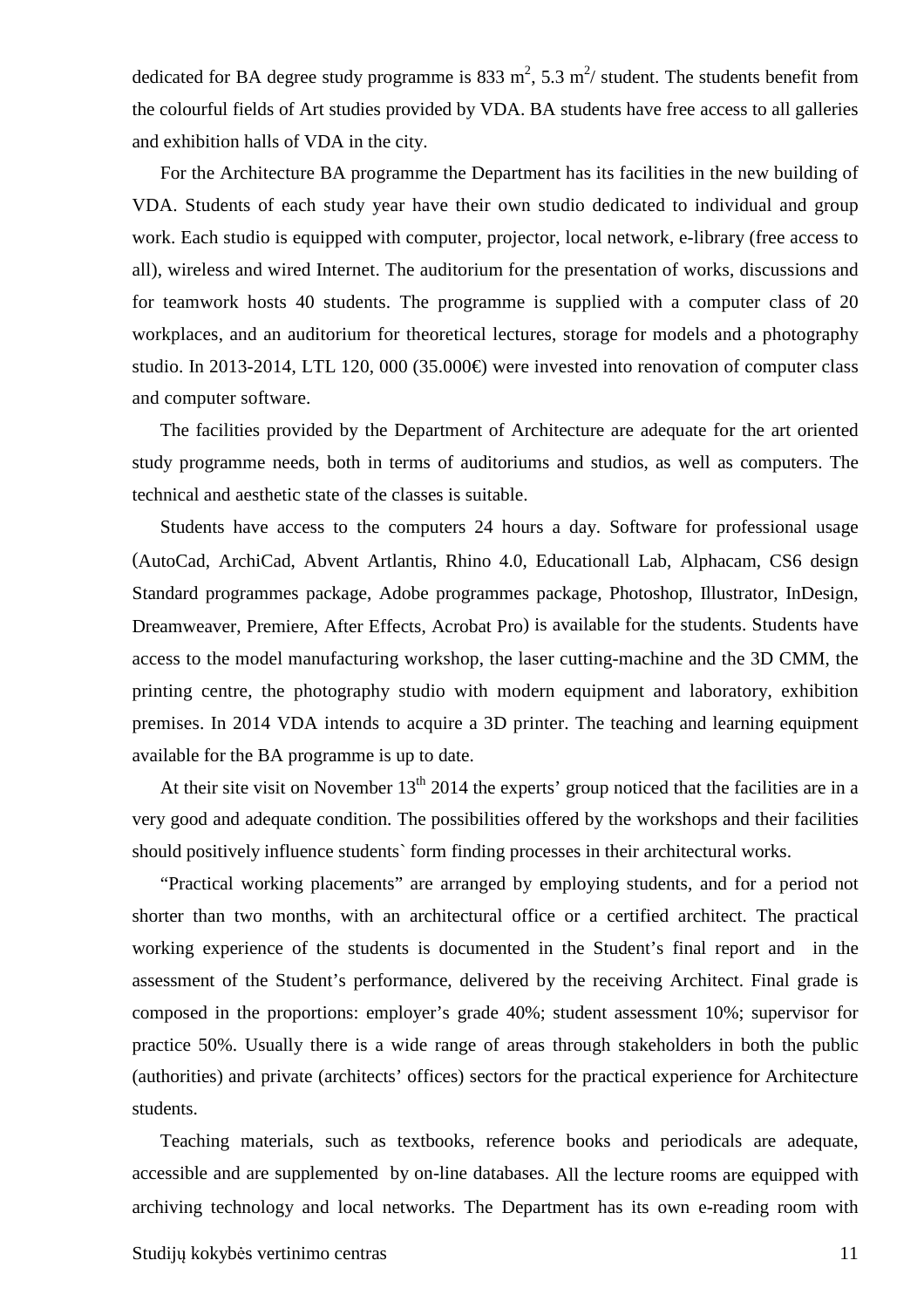textbooks, books, periodical and regulatory literature needed for the study programme and the archives of yearly and final projects. The Department subscribes databases (Ebsco Publishing, LABA, Oxford Reference Online, Grove Art/ Grove Music). VDA staff publishes a considerable amount of publications (textbooks including), 50 copies of each title are stocked at the library. Teachers of the Department of Architecture periodically put together new textbooks, methodological materials and monographs. Translated materials are also published.

Reference books indicated by study subject descriptions are available from VDA library and the reading room, or the Department reading room.

#### *2.5. Study process and students' performance assessment*

Students' admission to the first cycle studies, meets all rules and procedures approved by LAMA BPO (Association of Lithuanian Higher Education Institutions). All requirements can be found on the Internet at the Vilnius Academy of Arts official website. At their meeting with students the experts' team learned that for the compulsory test in artistic education (drawing, composition, history of art and architecture) preparation courses seem to be common and they were irritated by the fact that they seem to be quite expensive and on which some teachers of the academy of art participate as lecturing tutors. Expert team thinks that is against academic ethics.

Competitive points are bipartite: 50% of compulsory subjects selected at a secondary school and another 50% of compulsory test in artistic education.

According to the SER and during the analysed period, the students drop-out-rate is quite low, just five students left studies. The SER shows that the number of students is growing every year because many students are admitted from other higher education institutions. During the visit it became clear that the drop-out-rate in reality is much higher than stated in the SER but these numbers are counted as study suspension or so called "academic vacation". During the period 2009-2014 the average number of students that temporarily stopped their studies per year is about 25. The main reason for suspending studies is due to financial circumstances.

The Academy has provided opportunities to participate in student mobility programmes to study abroad. The Office of International Relations is directly responsible for the mobility programmes, for the selection of students for the mobility programmes the Department of Architecture is in charge. Students are allowed to take part in mobility programmes after their second study year, but priority is given to students who are in third year of studies. The average number of students who participate in mobility programmes is six per year. Expert team thinks that this is normal amount per year for study program, if to compare other with other HEI in Lithuania.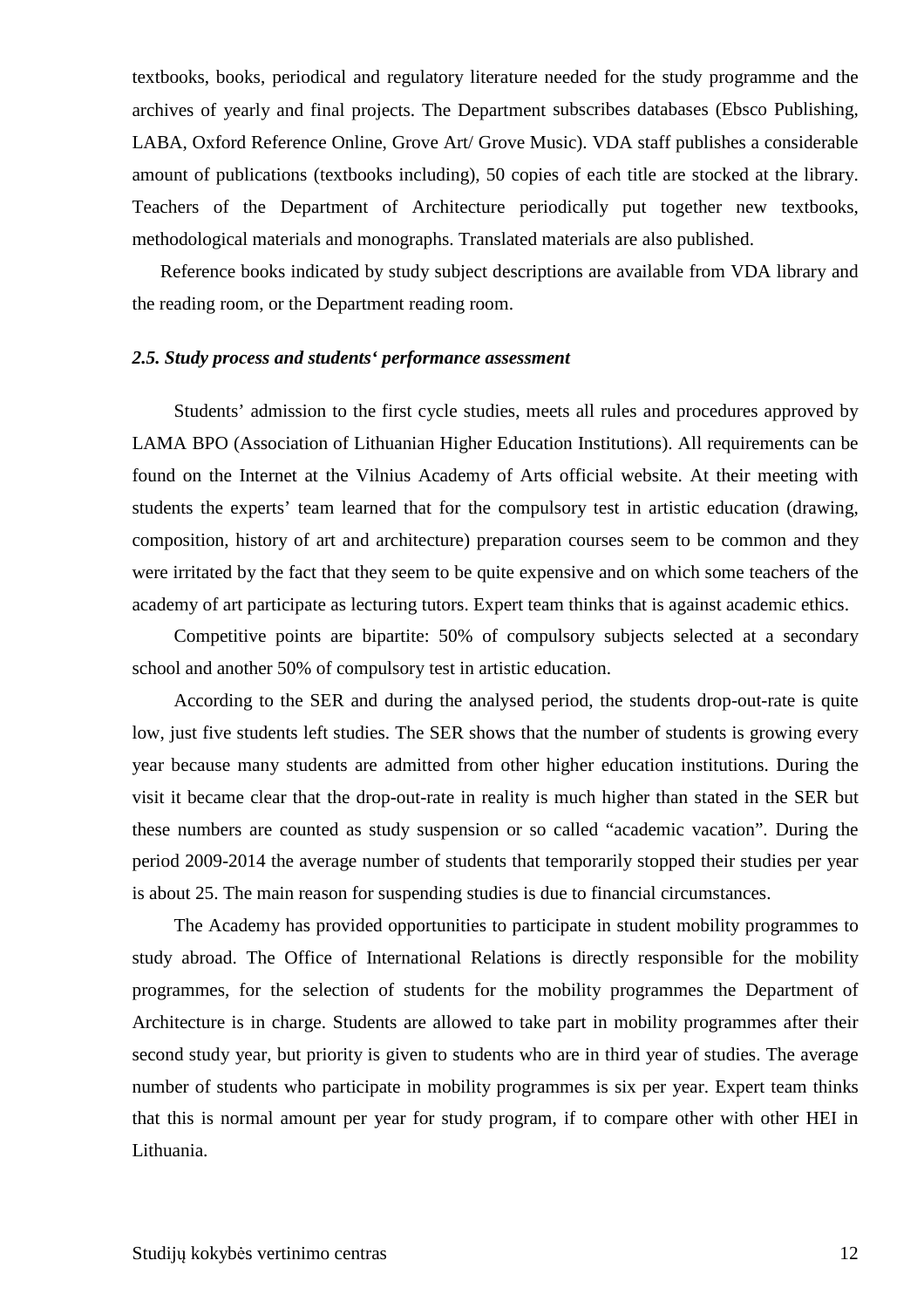The assessment system of students' performance is clear, adequate and publicly available on VDA`s website and inner regulations. According to the given data, it seems that the organisation of the study process ensures an adequate provision of the programme and the achievement of the learning outcomes. During the site visit students stated to be very satisfied with their studies even if students sometimes would want more information about decisionmaking processes in the Department.

 Professional practice is included to the study programme and lasts at least two months. Students have to write evaluation reports and present them to their supervisor at the Department.

Academic and social support for students is ensured. There are all opportunities to contact teachers all the time needed and even to meet them for consulting outside the lectures. Also almost all important information can be found on the Internet. The Faculty has a lot of useful and new equipment, which students are free to use for their studies. The Faculty provides opportunities for students to use the newest computers, even printing services are partly free of charge, students just have to pay for materials. The Faculty is student orientated and students can feel free to express their creativity.

During the visit it became clear that the Faculty collaborates with potential employers and presents job offers to architecture students. Most social partners approved that they have strong relations to the Faculty.

The Academy provides opportunities for various scholarships from state and Academy funds. All information about scholarships can be found on the Internet. There are four different types of scholarships that can be given for bachelor students. Students who have great achievements in their study field can get scholarships.

The VDA is organizing health improvement activities such as: pool, lawn tennis, gym and other type activities. The VDA has some leisure facilities and students have all possibilities to use them.

According to the SER, all students can get places in dormitories that are located in Vilnius old town. At the site visit some students stated that they are not living in dormitories. Most of respondents claimed, that it is enough places in dormitory, but most of students more prefer to rent a flat.

All BA final works are related with the study programme. The results of final works shows, that the majority of students were interested in their study field. The average of the last two years results is 8,06.

During analysed period more than 90% of graduated students of the study field have found jobs directly or partly related to their study field. This shows strong relations between social partners and strong graduates motivation to work according their specialization, also it shows high quality of study program.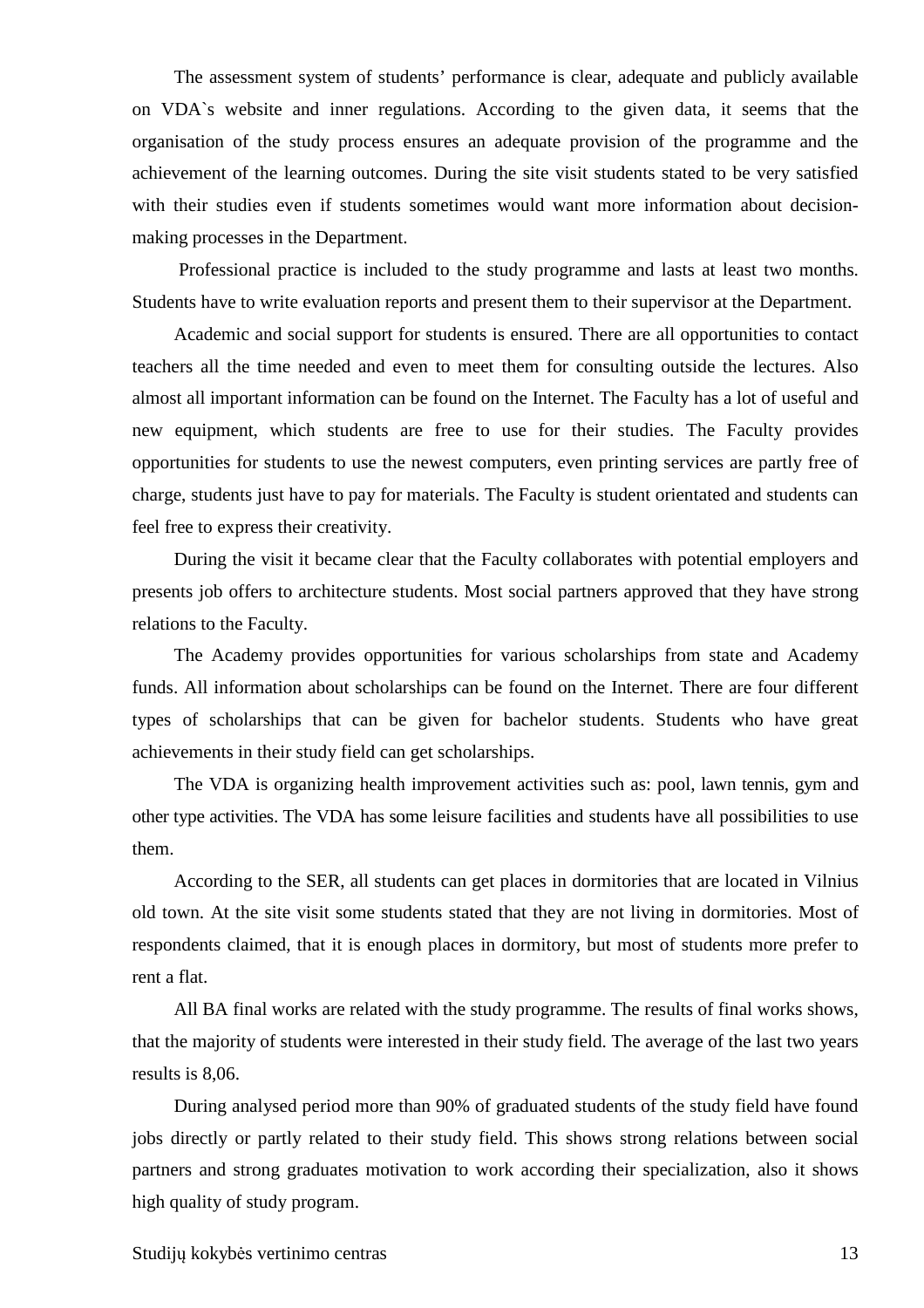The experts group noted that despite the excellent working conditions, salaries of teachers' staff are very low and over time this can negatively affect the learning process. The department will lose the best professionals or they will be forced to look for additional work. On the other hand, to attract younger and talented teachers will also be quite complicated.

#### *2.6. Programme management*

 Responsibilities for decisions and monitoring of the implementation of the programme are clearly allocated: VDA government, VDA Council and the Senate, Vice-rectors, Faculty, Department vested with the organization of studies and the implementation of the study programme. The programme committee consists of 8 individuals, 5 Department teachers, one student, one representative of stakeholders, and one representative of LAA. During their site visit the experts' group experienced a confusing situation: students who belong to the programme committee (the experts were informed about student`s representation in the committee) knew nothing about their role in this committee.

The specific profile of the BA study programme is hard to identify in the self-evaluation report provided by the SKVC. After the implementation of the Bologna Accords many European Architecture study programmes developed very specific educational concepts and study content and developed very discrete educational profiles to attract talented students and outstanding teaching staff – despite respectively forced by the implementation of comparable organizational structures and equal credit systems in Europe.

In the study course and faculty a formal representative of students (the students' selfgovernment) in organizational and with respect to questions the content of the study plans seem to be in operation. Students representation in the University organization (involved at all levels of VDA Government) is formalized in the university`s enactments and programme management structure.

In the programme management descriptions of the SER (2.6. page 26) internal quality assurance measures seem not to be in operation, neither in internal formal nor informal means. In contrast to the self-evaluation documents the expert group at their site visit of November  $13<sup>th</sup>$ 2014 found a quality management system in operation. The applied system produces the adequate outcomes to improve teachers` performance and the study process outcomes.

No specified outcomes of internal and external evaluations of the programme were mentioned in the self-evaluation. Neither in the SER nor in the "VDA internal quality evaluation phases" provided to the expert group at their site visit by the vice-rector of the Academy, specific outcomes of the quality evaluation were mentioned to influence the improvement of the study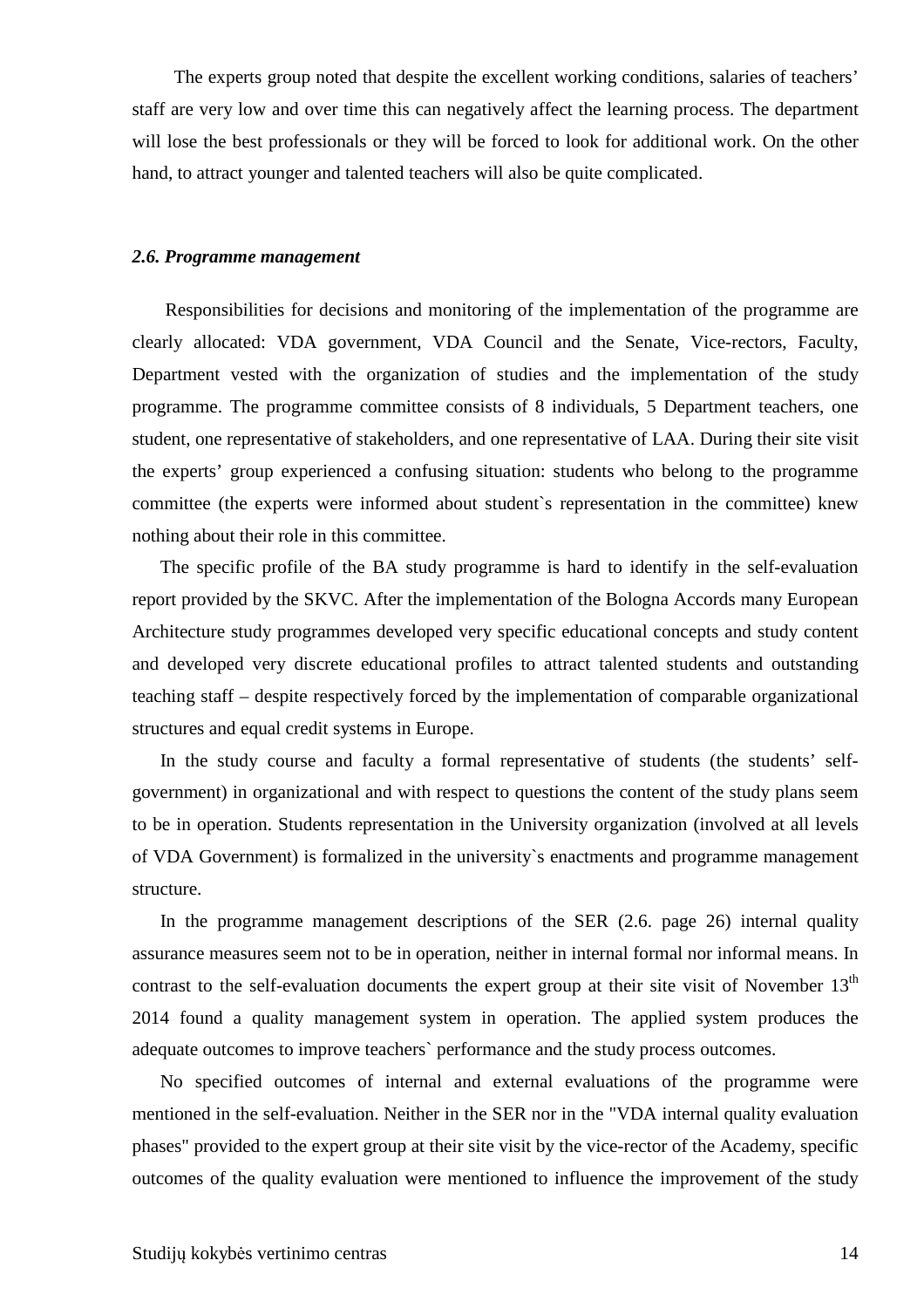programme. Never the less the head of department was aware of the importance of quality assurance measures.

No specified outcomes of internal and external evaluations of the programme were mentioned for stakeholders` involvement in the self-evaluation. Neither in the SER nor in the "VDA internal quality evaluation phases" provided to the expert group at their site visit by the vice-rector of the Academy, specific outcomes of the quality evaluation were mentioned to influence the stakeholders` involvement. Never the less the head of department was aware of the importance of quality assurance measures for social partners.

The mentioned inquiries by informal means, like routine discussions of efficiency of methodological assignments, during final exhibitions/assessments should be part of regular teachers.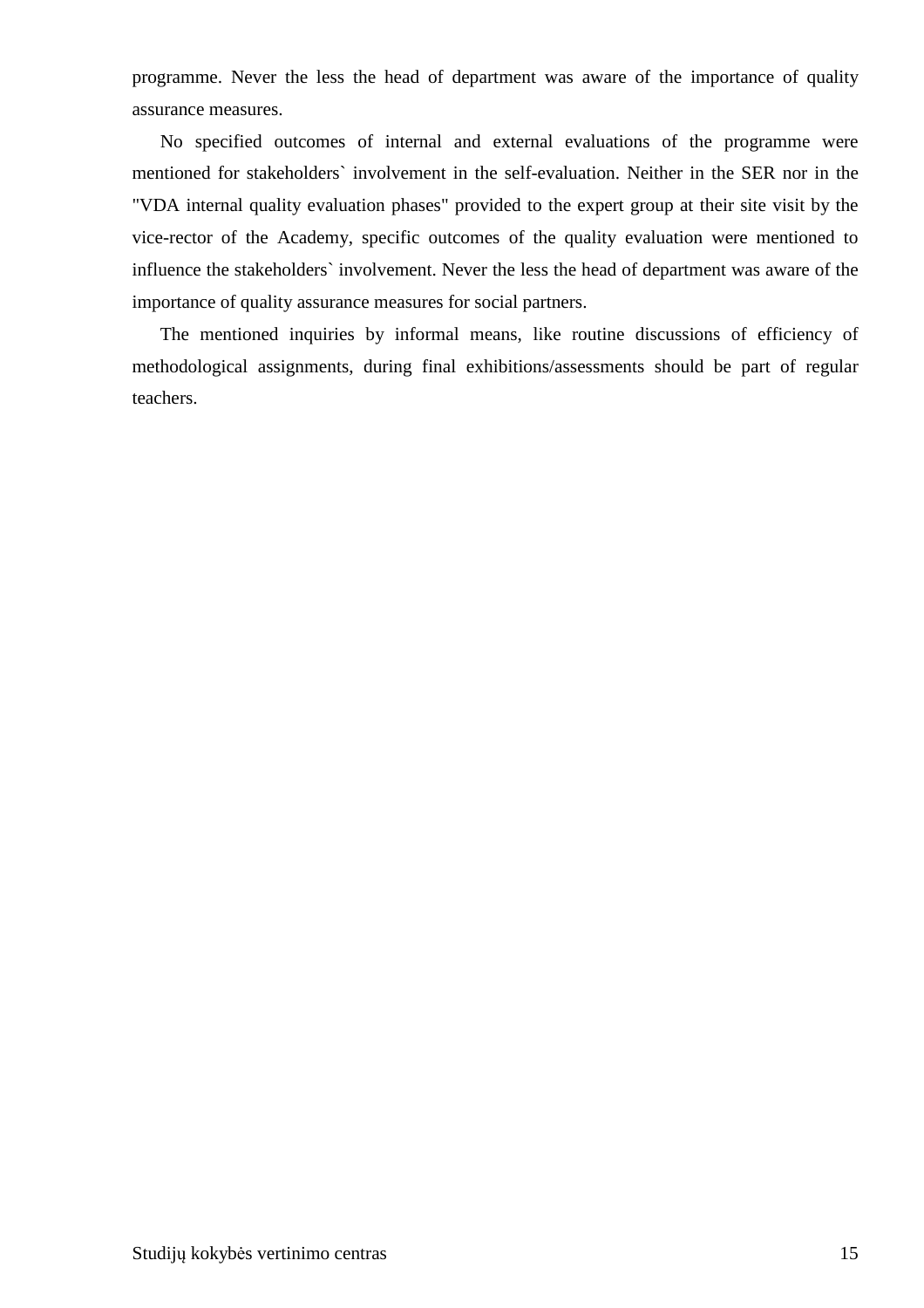#### **III. RECOMMENDATIONS**

- 1. The experts group recommends that for the majority of units, course outcomes have to be reviewed following the listed deficiencies. A new overall programme outcome matrix has to justify the logic behind the programme.
- 2. The experts' group recommends re-calculating learning, practical tasks, independent work and consultation-hours and their percentage in an overall matrix to make the required workloads understandable to students and teaching staff.
- 3. The experts' group recommends supplementing study subject "Visual expression 7" so as to be clear content and specifying evaluation methods and criteria of this subject.
- 4. The new programme scheme has to be developed to address Directive 13/55/EU requirements. Experts' team strongly suggests 3 years of  $BA + 2$  years of MA if national legislative enable.
- 5. The experts' group recommends focusing on the opportunities of the Art Academy of Fine Arts to strengthen the single position of the study course in Lithuania: based on the obviously good infrastructure and facilities to integrate more internationally known architects and/or teachers with PhD degrees to the programme. The study programme, modern laboratories, adequate literature and international teaching staff stimulate the best of study result.
- 6. For the appointment of new teaching staff the Art Academy`s of Fine Arts process and rules have to be followed. The appointment processes should be transparent for all members of the study course.
- 7. The experts' group recommends gaining international reputation and building up a unique profile for the study course.
- 8. The experts' group recommends supporting the head of department`s activities by mandating responsible for "scholar activities and international relations", "research and PhD programme" and "teaching structure".
- 9. The experts' group recommends a coordination of the study programmes in architecture between Vilnius and the branches in Kaunas and Klaipėda.
- 10. The experts' group recommends continuously applying the quality management system in operation to improve teachers` performance and the study process outcomes.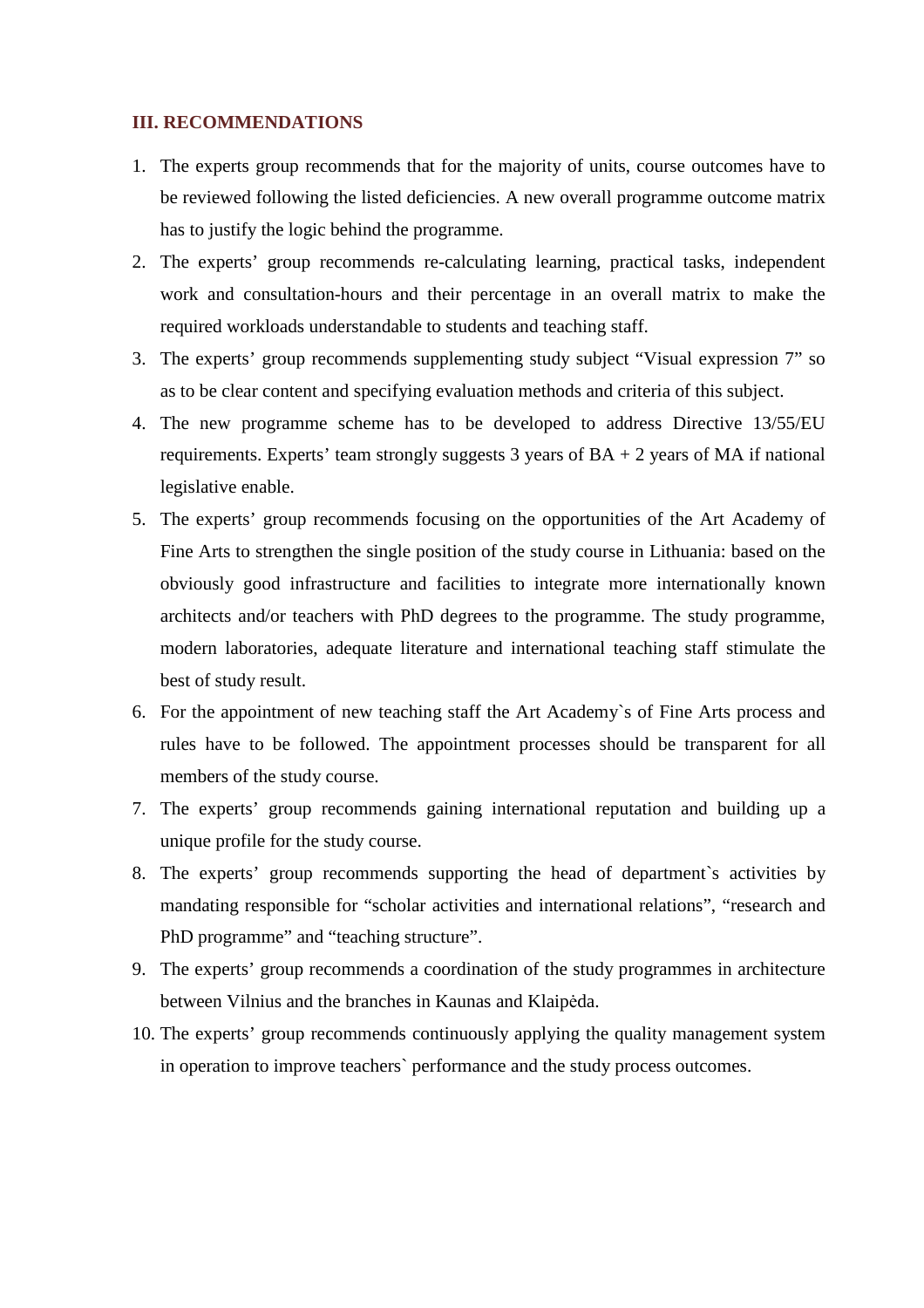#### **IV. EXAMPLES OF EXCELLENCE (GOOD PRACTICE)\***

VDA – Bachelor of Architecture programme has been based on the obviously good infrastructure and facilities. Undoubtedly, the study programme offers great opportunities to integrate international experts and teaching staff to the programme and thanks to the latest technology and modern laboratories can offer innovative teaching methods. The Art Academy`s of Fine Arts specific reputation among Lithuanian`s higher education institutions in Architecture and the possibilities offered by the new workshops and their facilities will positively influence students` experimental form finding processes in their architectural works.

In addition, started juvenescence process is a positive sign to engage more teaching staff with international background, which will bring additional value to current internationalization efforts of the study programme.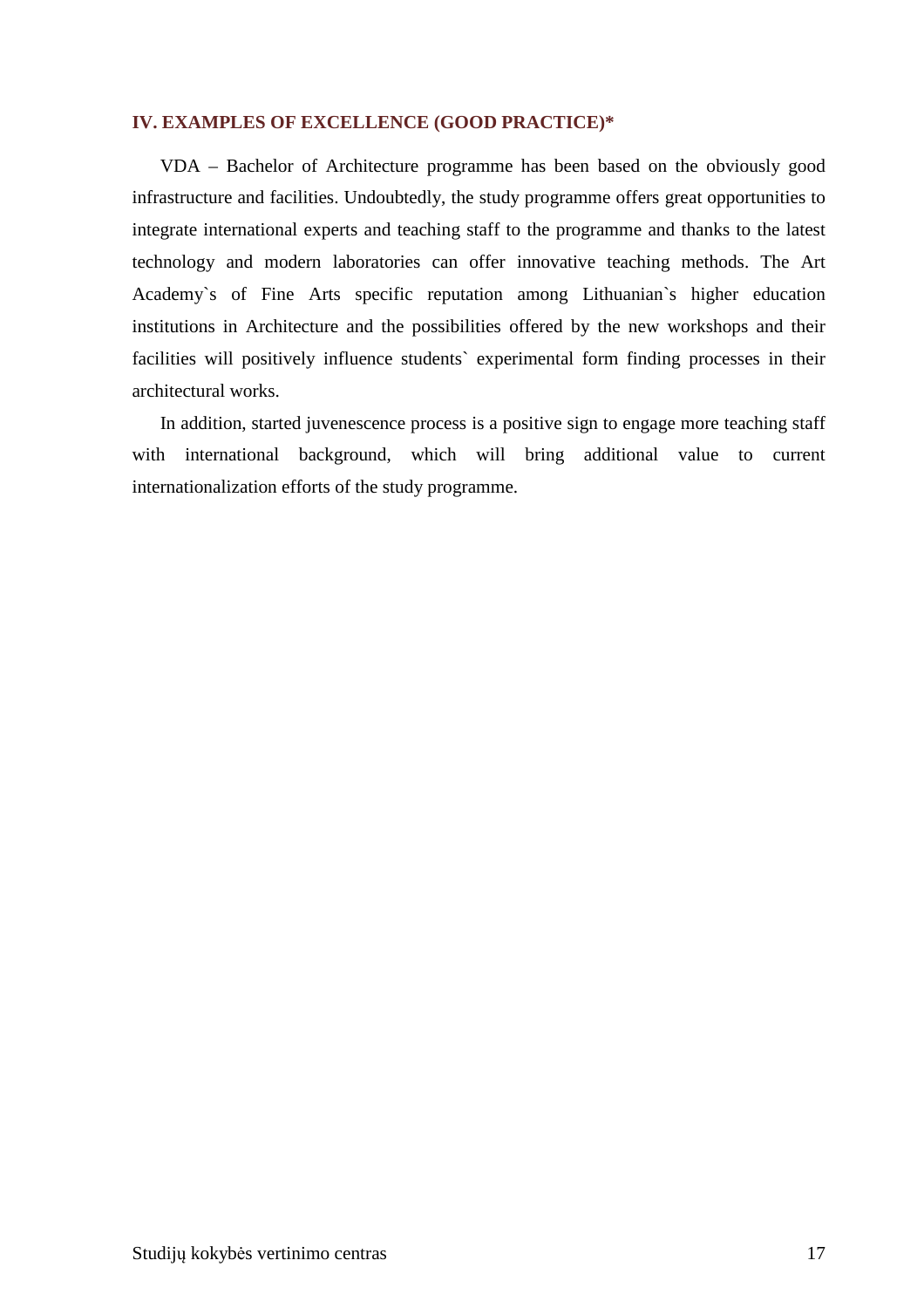#### **V. SUMMARY**

The programme aims and learning outcomes formally fulfil the requirements. However, course outcomes are to be significantly improved to justify the logic of the overall programme outcome matrix and to make them understandable to students and teaching staff.

The curriculum design meets the legal requirements for BA study programmes, with the volume of the programme defined by the law on science and studies of the Republic of Lithuania, and the general requirements for study programmes. The scope of the programme is sufficient to ensure learning outcomes, but there is a problem to identify real scope of lectures, independent, individual or team/group work, individual consultations, seminars and creative workshops.

The experts' group could observe that a general juvenescence process had been started in the study course. The faculty is well equipped with the staff meeting legal requirements .

The qualifications of the teaching staff are adequate to ensure learning outcomes. There are less teaching staff with doctoral degree (5 of 19 teachers) than in the technical universities but still enough.

 On their site visit the experts' group had the impression that in the displayed BA projects the influence of mostly Lithuania based teachers was obvious.

The experts' group found, that the description "Minimum VDA teachers-artists requirements for the position" is not adapted to the staff who has a technical background (the study of the architect is required).

The experts' group noted that despite the excellent working conditions, salaries of teachers' staff are very low and over time this can negatively affect the learning process .The department will lose the best professionals or they will be forced to look for additional work. On the other hand, to attract younger and talented teachers will also be quite complicated.

 Based on the obviously good infrastructure and facilities the programme offers great opportunities to integrate more international experts and teaching staff to the programme. The study programme, modern laboratories, adequate literature and international teaching staff stimulate the best of study result.

To gain international reputation and to build up a unique profile for the study course, the experts' team suggests, to support the head of department`s activities by mandating responsible for "scholar activities and international relations", "research and PhD programme" and "teaching structure".

The experts' team was concerned by the fact that besides the programme in Vilnius architectural programmes in Kaunas and Klaipėda are in preparation and/or already in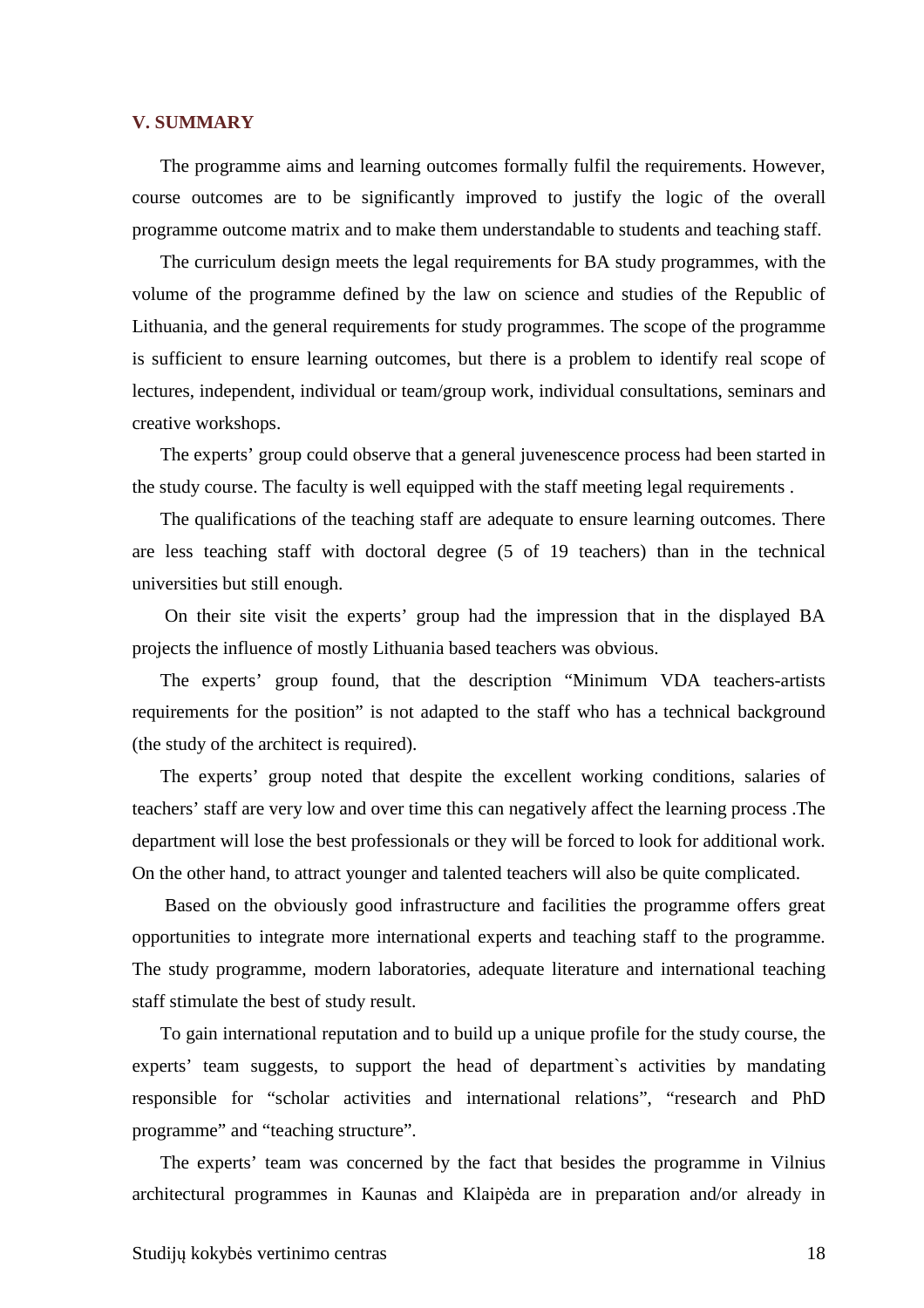operation without any connection between the courses in content or form. The programme in architecture in Vilnius risks to be negatively affected, by competing programmes at the same institution, when searching to improve internationals relations and building up a specific profile.

At their site visit on November  $13<sup>th</sup> 2014$  the experts' group noticed that the facilities are in a very good and adequate condition. The possibilities offered by the workshops and their facilities should positively influence students` form finding processes in their architectural works.

During their site visit the experts' group experienced a confusing situation: students who belong to the programme committee (the experts were informed about student's representation in the committee), knew nothing about their role in this committee.

The specific profile of the BA study programme is hard to identify. After the implementation of the Bologna Accords many European Architecture study programmes developed very specific educational concepts and study content and developed very discrete educational profiles to attract talented students and outstanding teaching staff – despite, respectively forced by the implementation of comparable organizational structures and equal credit systems in Europe. The original approach would help to recruit more international students in the future.

In contrast to the self-evaluation documents, where a quality management system based on international standards practically was not mentioned, the expert group at their site visit of November  $13<sup>th</sup>$  2014 found a quality management system in operation. The applied system produces the adequate outcomes to improve teachers` performance and the study process outcomes.

The expert group was surprised to find that BA programmes in architecture in Lithuania last eight semesters. In many European countries BA programmes last six semesters. Following the "Directive 2013/55/EU of the European Parliament and of the Council of 20 November 2013, amending Directive 2005/36/EC on the recognition of professional qualifications and Regulation (EU) No 1024/2012 on administrative cooperation through the Internal Market Information System ('the IMI Regulation')", a total of at least five years of full-time study at a university or a comparable teaching institution, leading to successful completion of a university-level examination is claimed. For the BA and MA programmes in Lithuania a change of the overall duration of architecture programmes has to be expected in the years to come.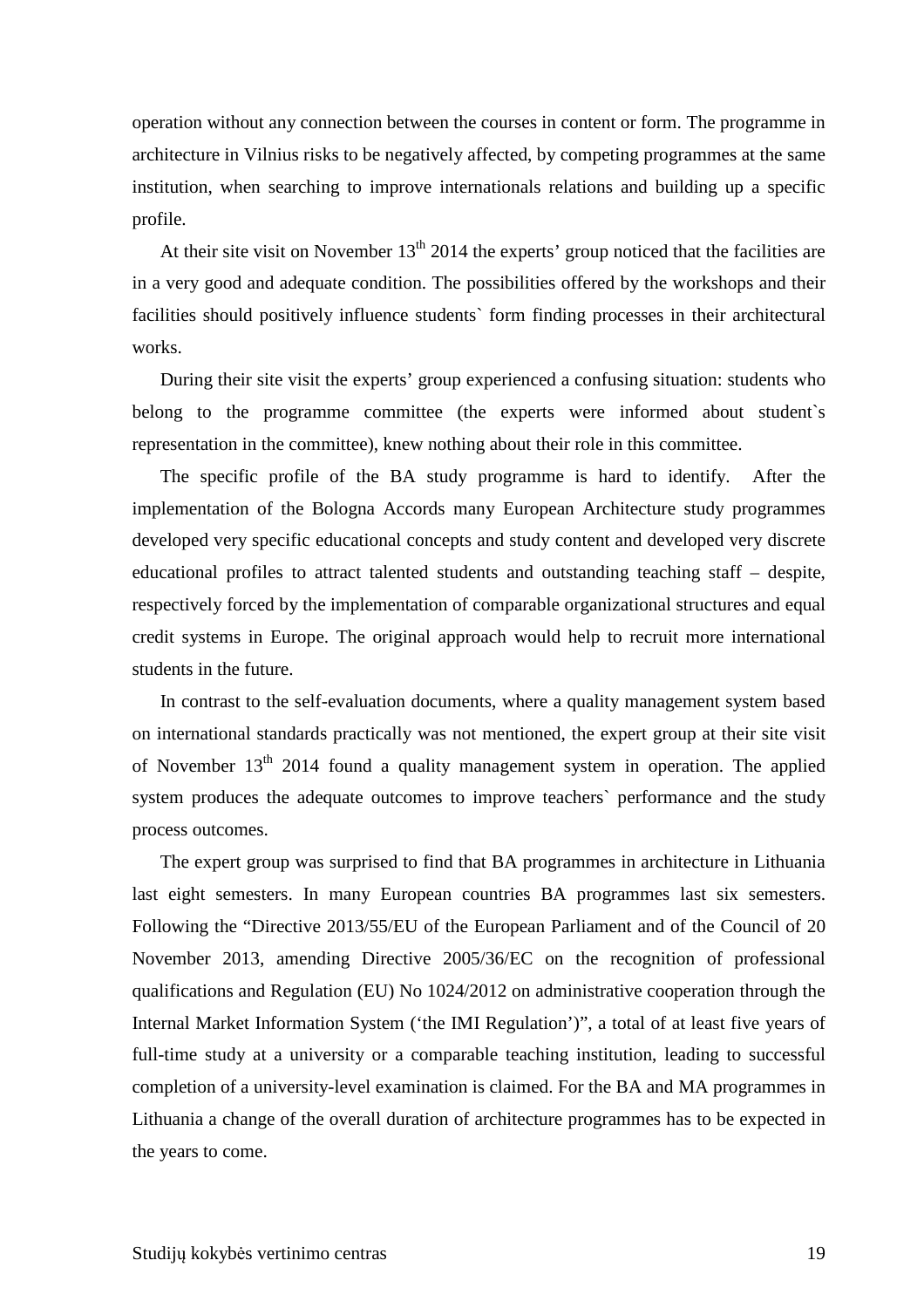## **VI. GENERAL ASSESSMENT**

The study programme *Architecture* (state code – 612K10002) at Vilnius Academy of Fine Arts is given **positive** evaluation.

| No. | <b>Evaluation Area</b>                             | <b>Evaluation of</b><br>an area in<br>points* |
|-----|----------------------------------------------------|-----------------------------------------------|
|     | Programme aims and learning outcomes               |                                               |
| 2.  | Curriculum design                                  | 3                                             |
| 3.  | Teaching staff                                     |                                               |
| 4.  | Facilities and learning resources                  |                                               |
| 5.  | Study process and students' performance assessment |                                               |
| 6.  | Programme management                               | 3                                             |
|     | <b>Total:</b>                                      |                                               |

*Study programme assessment in points by evaluation areas*.

\*1 (unsatisfactory) - there are essential shortcomings that must be eliminated;

2 (satisfactory) - meets the established minimum requirements, needs improvement;

3 (good) - the field develops systematically, has distinctive features;

4 (very good) - the field is exceptionally good.

| Grupės vadovas:<br>Team leader: | Prof. Andreas Wenger      |
|---------------------------------|---------------------------|
| Grupės nariai:<br>Team members: | Prof. dr. Bachmann Bálint |
|                                 | Prof. dr. Mart Kalm       |
|                                 | Assoc. Prof. Marco Savic  |
|                                 | Ramunė Staševičiūtė       |
|                                 | Gintautas Rimeikis        |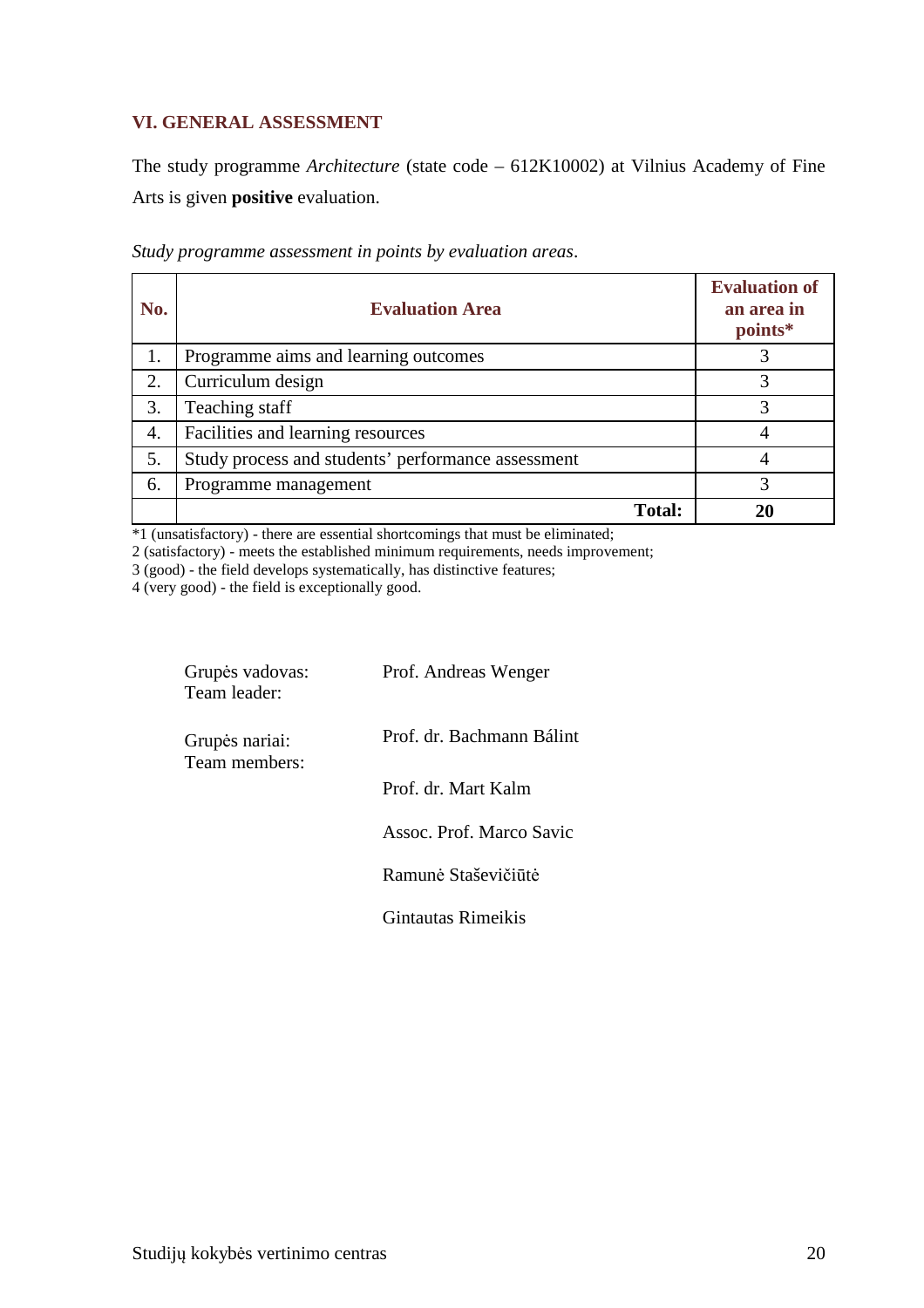# **VILNIAUS DAILĖS AKADEMIJOS PIRMOSIOS PAKOPOS STUDIJŲ PROGRAMOS** *ARCHITEKTŪRA* **(VALSTYBINIS KODAS – 612K10002) 2015-01-26 EKSPERTINIO VERTINIMO IŠVADŲ NR. SV4-20 IŠRAŠAS**

<...>

#### **VI. APIBENDRINAMASIS ĮVERTINIMAS**

Vilniaus dailės akademijos studijų programa *Architektūra* (valstybinis kodas – 612K10002) vertinama **teigiamai**.

| Eil.<br>Nr. | <b>Vertinimo sritis</b>                          | <b>Srities</b><br>jvertinimas,<br>balais* |
|-------------|--------------------------------------------------|-------------------------------------------|
| 1.          | Programos tikslai ir numatomi studijų rezultatai | 3                                         |
| 2.          | Programos sandara                                | 3                                         |
| 3.          | Personalas                                       | 3                                         |
| 4.          | Materialieji ištekliai                           | 4                                         |
| 5.          | Studijų eiga ir jos vertinimas                   | 4                                         |
| 6.          | Programos vadyba                                 | 3                                         |
|             | Iš viso:                                         | 20                                        |

\* 1 - Nepatenkinamai (yra esminių trūkumų, kuriuos būtina pašalinti)

2 - Patenkinamai (tenkina minimalius reikalavimus, reikia tobulinti)

3 - Gerai (sistemiškai plėtojama sritis, turi savitų bruožų)

4 - Labai gerai (sritis yra išskirtinė)

<...>

# **IV. IŠSKIRTINĖS KOKYBĖS PAVYZDŽIAI**

Vilniaus dailės akademijos studijų programa *Architektūra* akivaizdžiai turi gerą infrastruktūrą ir patalpas. Studijų programa neabejotinai suteikia puikias galimybes įsitraukti tarptautiniams ekspertams ir dėstytojams, dėl naujausių technologijų ir šiuolaikiškų laboratorijų galima taikyti inovatyvius mokymo metodus. Aiški Dailės akademijos reputacija tarp Lietuvos aukštojo mokslo institucijų architektūros srityje ir naujų dirbtuvių bei jų įrenginių siūlomos galimybės turės teigiamą poveikį studentų architektūros darbų eksperimentinių formų paieškos procesams.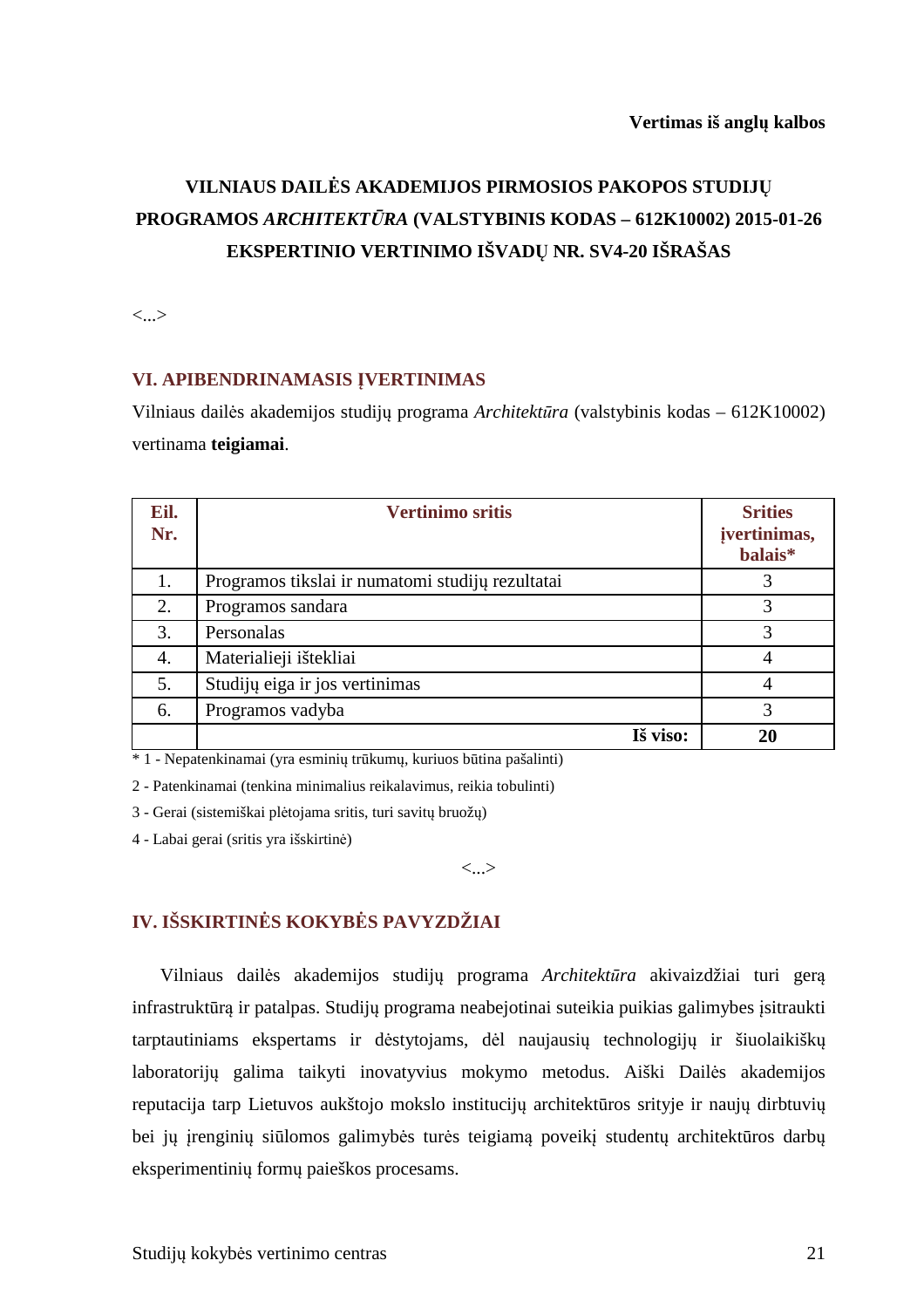Be to, jaunėjantis kolektyvas yra teigiamas ženklas, padedantis pritraukti daugiau tarptautinį išsilavinimą turinčių dėstytojų, o tai reiškia pridėtinę vertę siekiant studijų programos tarptautiškumo.

#### **V. SANTRAUKA**

Programos tikslai ir studijų rezultatai formaliai atitinka reikalavimus. Tačiau programos rezultatus reikia reikšmingai patobulinti, siekiant pateisinti bendrą programos rezultatų matricos logiką, ir padaryti suprantamus studentams ir dėstytojams.

Programos sandara atitinka bakalauro studijų programoms keliamus teisinius reikalavimus, Lietuvos Respublikos mokslo ir studijų įstatyme apibrėžtą programos apimtį ir bendruosius studijų programų reikalavimus. Programos apimtis yra pakankama studijų rezultatams pasiekti, tačiau sunku nustatyti realią paskaitų, savarankiško, individualaus ar komandinio darbo, individualių konsultacijų, seminarų ir kūrybinių dirbtuvių apimtį.

Ekspertų grupė pastebėjo, kad prasidėjo bendras studijų programos dėstytojų jaunėjimo procesas. Fakultete dirba teisinius reikalavimus atitinkantis personalas.

Dėstytojų kvalifikacija yra pakankama studijų rezultatams pasiekti. Dėstytojų, įgijusių daktaro laipsnį, yra mažiau (5 dėstytojai iš 19) nei techniniuose universitetuose, tačiau jų skaičius pakankamas.

Lankydamasi akademijoje ekspertų grupė susidarė įspūdį, kad eksponuojamuose bakalauro projektuose akivaizdi Lietuvos dėstytojų įtaka.

Ekspertų grupė nustatė, kad minimalūs VDA dėstytojų menininkų pareigybių reikalavimai nėra pritaikyti darbuotojams, turintiems techninį išsilavinimą (reikalaujama architektūros studijų).

Ekspertų grupė pažymėjo, kad, nors darbo sąlygos puikios, dėstytojų darbo užmokestis labai mažas, o laikui bėgant tai gali turėti neigiamos įtakos studijų procesui. Katedra praras geriausius specialistus arba jie bus priversti ieškoti papildomo darbo. Kita vertus, pritraukti jaunų ir talentingų dėstytojų taip pat bus gana sudėtinga.

Programa aprūpinta akivaizdžiai gera infrastruktūra ir įranga, todėl yra puikios galimybės į ją pritraukti daugiau tarptautinių ekspertų ir dėstytojų. Studijų programa, šiuolaikiškos laboratorijos, tinkama literatūra ir tarptautinis dėstytojų kolektyvas skatina siekti geriausių studijų rezultatų.

Kad būtų galima įgyti tarptautinę reputaciją ir sukurti unikalų studijų programos profilį, ekspertų grupė siūlo padėti katedros vedėjui paskiriant asmenis, atsakingus už mokslinę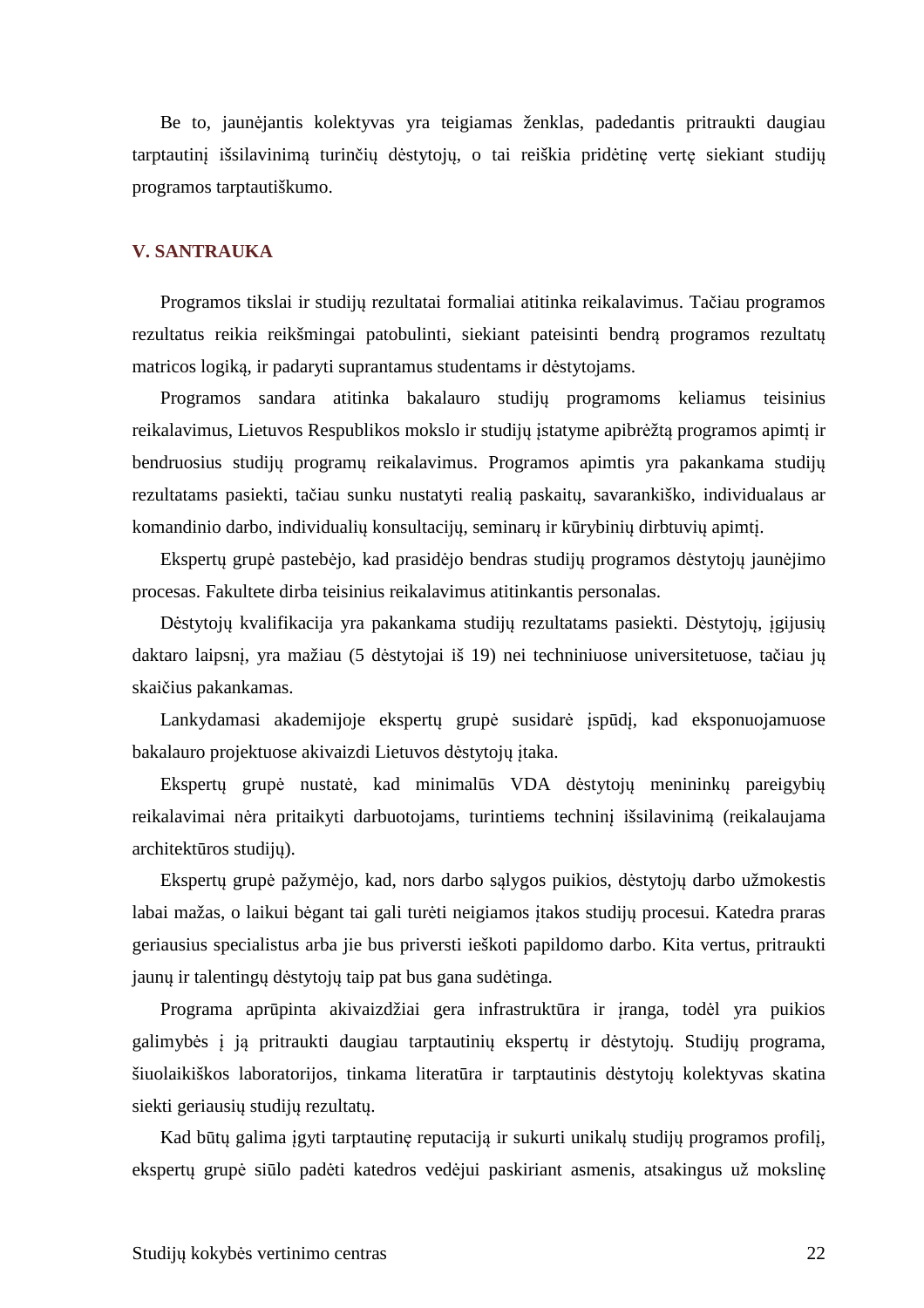veiklą ir tarptautinius ryšius, mokslinius tyrimus ir doktorantūros programas bei mokymo struktūrą.

Ekspertų grupei kelia nerimą, kad, be programos Vilniuje, rengiamos ir (arba) jau vykdomos architektūros programos Kaune ir Klaipėdoje, tačiau jos nėra suderinto turinio ar formos. Kyla rizika, kad tai neigiamai paveiks architektūros studijų programą Vilniuje, nes toje pačioje institucijoje susidarys programų konkurencija, siekiant gerinti tarptautinius ryšius ir sukurti išskirtinį profilį.

Per 2014 m. lapkričio 13 d. vizitą akademijoje ekspertų grupė pastebėjo, kad patalpos yra labai geros ir tinkamos veiklai būklės. Dirbtuvių ir jų įrangos teikiamos galimybės turėtų turėti teigiamą įtaką studentų architektūros darbų formų paieškos procesams.

Per vizitą ekspertų grupė nustatė painią situaciją – programos komitetui priklausantys studentai (ekspertai buvo informuoti apie studentų atstovavimą komitete) nežinojo, koks jų vaidmuo šiame komitete.

Bakalauro studijų programos konkretų profilį nustatyti sunku. Įgyvendinus Bolonijos susitarimus, daugelyje Europos architektūros studijų programų sukurtos labai konkrečios ugdymo koncepcijos ir studijų turinys bei išskirtiniai ugdymo profiliai, siekiant pritraukti talentingų studentų ir žymių dėstytojų, nors atitinkamai tenka įgyvendinti palyginamas organizacines struktūras ir vienodas kreditų kaupimo sistemas Europoje. Originalus požiūris padėtų ateityje pritraukti daugiau tarptautinių studentų.

Skirtingai nei savianalizės suvestinės dokumentuose, kuriuose tarptautiniais standartais pagrįsta kokybės vadybos sistema praktiškai nebuvo minima, ekspertų grupė per vizitą 2014 m. lapkričio 13 d. nustatė, kad kokybės valdymo sistema veikia. Taikoma sistema duoda tinkamus rezultatus gerinant dėstytojų darbą ir studijų proceso rezultatus.

Ekspertų grupė nustebo, kai sužinojo, kad architektūros bakalauro studijų programos Lietuvoje trunka aštuonis semestrus. Daugelyje Europos šalių bakalauro studijų programos trunka šešis semestrus. Pagal 2013 m. lapkričio 20 d. Europos Parlamento ir Tarybos direktyvą 2013/55/ES, kuria iš dalies keičiama Direktyva 2005/36/EB dėl profesinių kvalifikacijų pripažinimo, ir Reglamentą (ES) Nr. 1024/2012 dėl administracinio bendradarbiavimo per Vidaus rinkos informacijos sistemą (IMI reglamentas) yra būtinos bent penkerių metų studijos pagal nuolatinio mokymo programą universitete arba lygiavertėje mokymo institucijoje. Studijos užbaigiamos sėkmingai išlaikius universiteto lygio egzaminus. Ateityje Lietuvoje architektūros bakalauro ir magistro studijų programų bendra trukmė turėtų keistis.

<…>